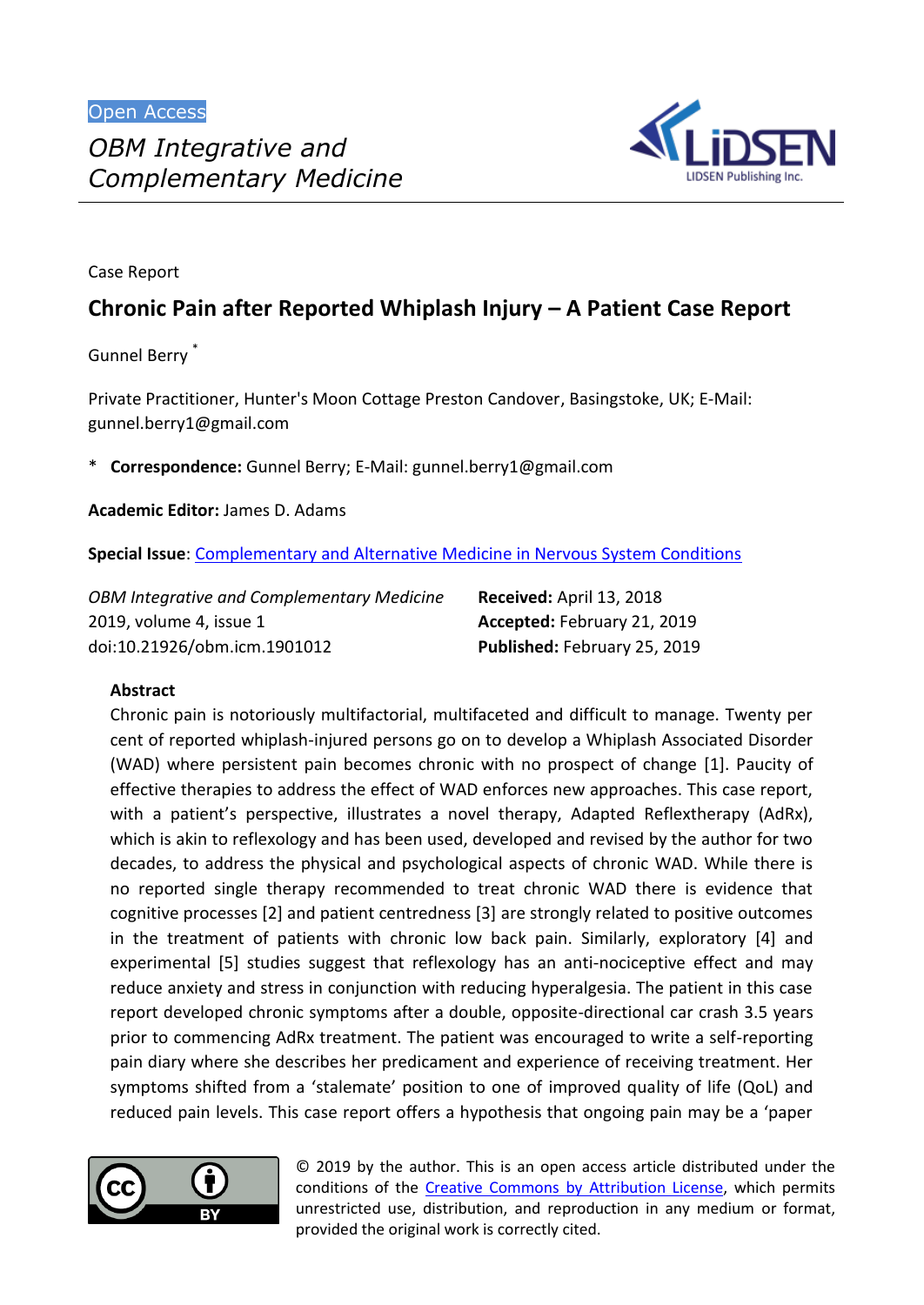trail' of compromised neural plasticity as an effect from not only one injury but that of an array of incidents from which pain-producing peptides have accumulated in the nervous system. As AdRx is applied on nerve endings at the periphery, it is suggested that it acts as a 'counter-irritant' in a neural sense producing an array of descending (inhibitory) signals at spinal and central levels. The case report aspires to illustrate changes in a chronic WAD patient and perhaps offer an opportunity for change in others.

#### **Keywords**

Whiplash injury; whiplash associated disorder; chronic pain; quality of life; pain diary; adapted reflextherapy; reflexology; neural plasticity.

#### **1. Introduction**

'Whiplash injury' is a controversial diagnosis in today's medical and insurance policy climate. Existence, or non-existence, of whiplash injury after a road traffic accident (RTA) has been reported and discussed in literature with various opinions. Dishonest claims of a whiplash injury affect insurance premiums and call into question the plausibility of those who really do suffer after a motor vehicle accident. Some sceptics consider the diagnosis to be untrue or at least doubtful [6].

Whiplash injury arises from an 'acceleration/deceleration mechanism of transfer of energy to the neck arising from a motor vehicle accident or other setting such as work or sport' [7-8].

Whiplash Associated Disorder (WAD) arises and describes people with ongoing symptoms affecting the whole body as a sequela from the whiplash injury [9]. WAD is associated with chronic pain, anxiety, depression, catastrophising and comorbid health issues [10]. In the UK, 300,000 people were diagnosed with 'whiplash injury' in 2003 [11] with a falling trend for light reported injuries up to 2016. Although there is still no known treatment recommended for WAD or chronic pain perse [12], clinical practices still receive referrals for WAD [9]. There is an abundance of literature supporting biopsychosocial approaches to treat WAD (Sterner Gerdle 2004; Soderlund Lindberg 1999; Jull Vicenzino et al. 2005) and physical therapy has its role to play whereby 'stabilising exercises, low velocity mobilising techniques and ergonomic advice was proven to be superior over a self-management programme' [13]. In addition, while Bogduk [14] supports the notion of zygapophysial joint injury as source for chronic neck pain after a whiplash advocating radiofrequency neurotomy to relieve symptoms, Michaleff, Maher, Christine Lin et al. [15], conclude from their meta-analysis data that radiofrequency neurotomy is a complex procedure and may only be effective in selected patients. They advocate that 'simple advice' is as effective as comprehensive physiotherapy programmes. Concomitantly, AdRx emerged as a treatment for chronic persistent pain after whiplash and WAD [16-18].

This case report presents a patient who, having sustained a double, opposite-directional whiplash injury in a motor vehicle collision gained appreciative, self-reported, enduring improvement after AdRx intervention. It is suggested that by touching the skin, an action potential arises which initiates a neural response which has an effect on central and spinal mechanisms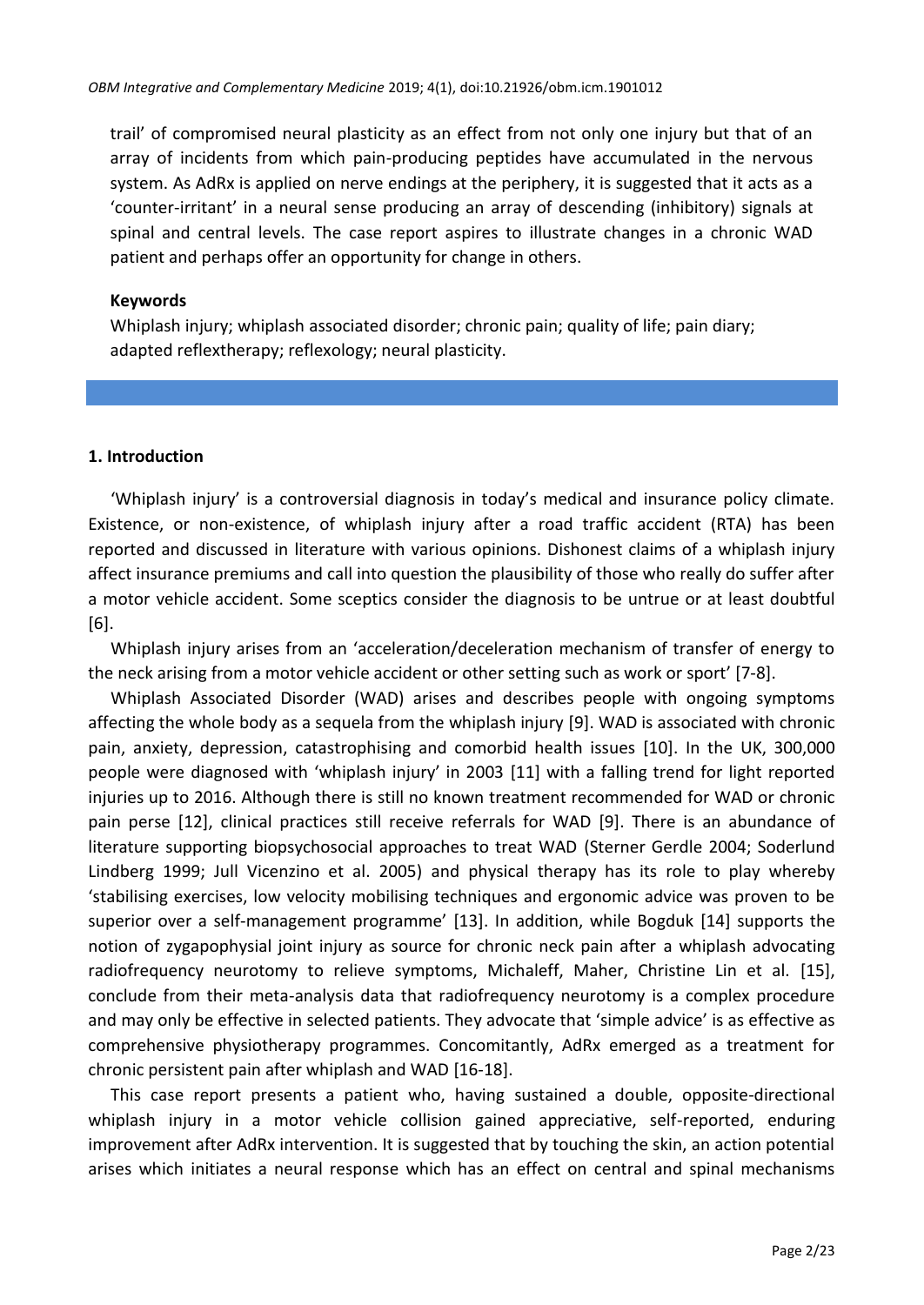(ascending) as well as peripheral structures (descending) to change a persistent pain state. It is hypothesised that alterations in neural plasticity play an active role in the measurable changes.

### **2. Adapted Reflextherapy (AdRx)**

Adapted Reflextherapy (AdRx), akin to reflexology, is a therapeutic intervention applied to the feet (hands may also be used) in musculo-skeletal pain patients as a primary assessment and treatment tool. The therapy has been used for over two decades by the author and has been found to facilitate change in patients with chronic pain conditions associated with WAD [18] and persistent pain [18-19].

Reflexology [20-27] states that the medial arches of the foot relate in anatomical terms to the spine (see Figure 1 and 2), and, metaphorically, the anatomical body is 'superimposed' on the foot like a 'pedal homunculus' (Figure 3). AdRx evolved from this theory but was adapted as a therapeutic treatment technique with a supporting working hypothesis during a clinical research episode in a GP practice [28]. It was found to be effective in patients with severe whiplash injury from motor vehicle accidents as well as those who suffered injuries in a serious train crash in London in 1999 [29]. A teaching programme was set up to share the AdRx hypothesis and treatment practice in 2002.





Spinal segments: Cervical, thoracic, lumbar, sacral, coccygeal (Reprinted with permission: Pru Hughes School of Reflexology).

Colour key: Yellow = cervical, 1-7; Red = thoracic, 1-12; Blue = lumbar, 1-5; Green = sacral, 1-4 fused; Pink = coccygeal fused.

Albeit empirical, the AdRx hypothesis is based on retrospective observations of patients in the clinic which include clinical reasoning in relation to the patient presenting symptoms, past history, anatomy, neurophysiology, neuroplasticity and effect of injury in terms of hypersensitivity, chronicity and centralisation. In addition, AdRx originates from a convergence of theory of reflexology, neurophysiology, chronic pain theories, concept of 'memory of pain', and effect of trauma, and coinciding with two colleagues, one physiotherapist and one reflexologist,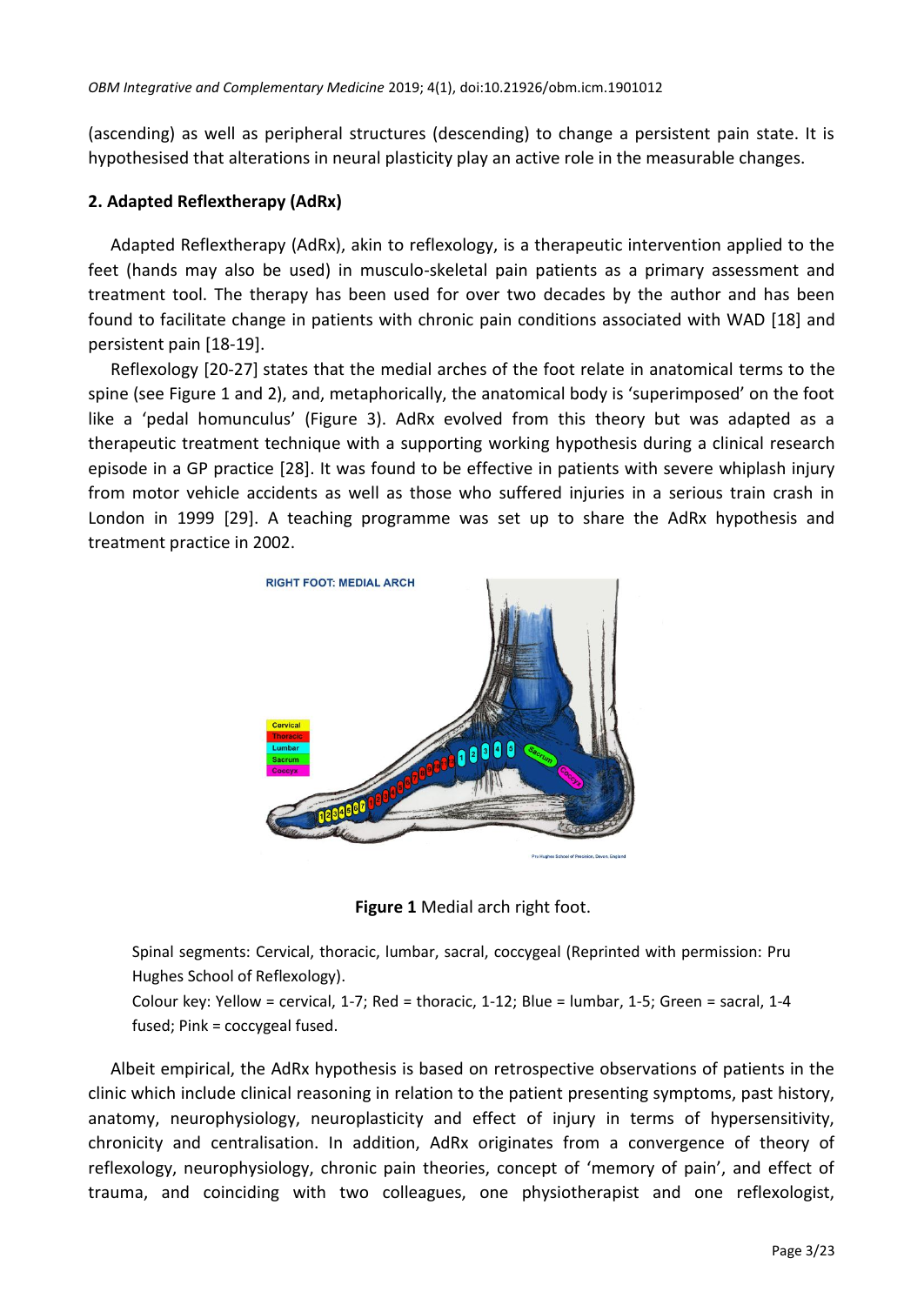independently demonstrating pressure on one spot on the foot to relieve pain in a corresponding somatic area. For instance, in accordance with Saab & Haynes [30], by touching the skin, an action potential arises within the axon which initiates a neural response at spinal and higher centres (thalamus) which initiates a counteractive response affecting central and peripheral neural mechanisms supported by the notion that 'massage has an hypoalgesic effect on experimental pain'.



Figure 2 Dorsal aspect - right foot.

Vertebral segments: Cervical (C1-7), Thoracic (T12), Lumbar (L5), Sacral (S4) and Coccygeal (Cx).



**Figure 3** 'Pedal homunculus'.

Spine superimposed on left foot according to Robert St John. (1996) [44] and Ann Gillanders (2002) [45]. Note anatomical position, i.e. plantar aspect of foot represents anterior aspect of body.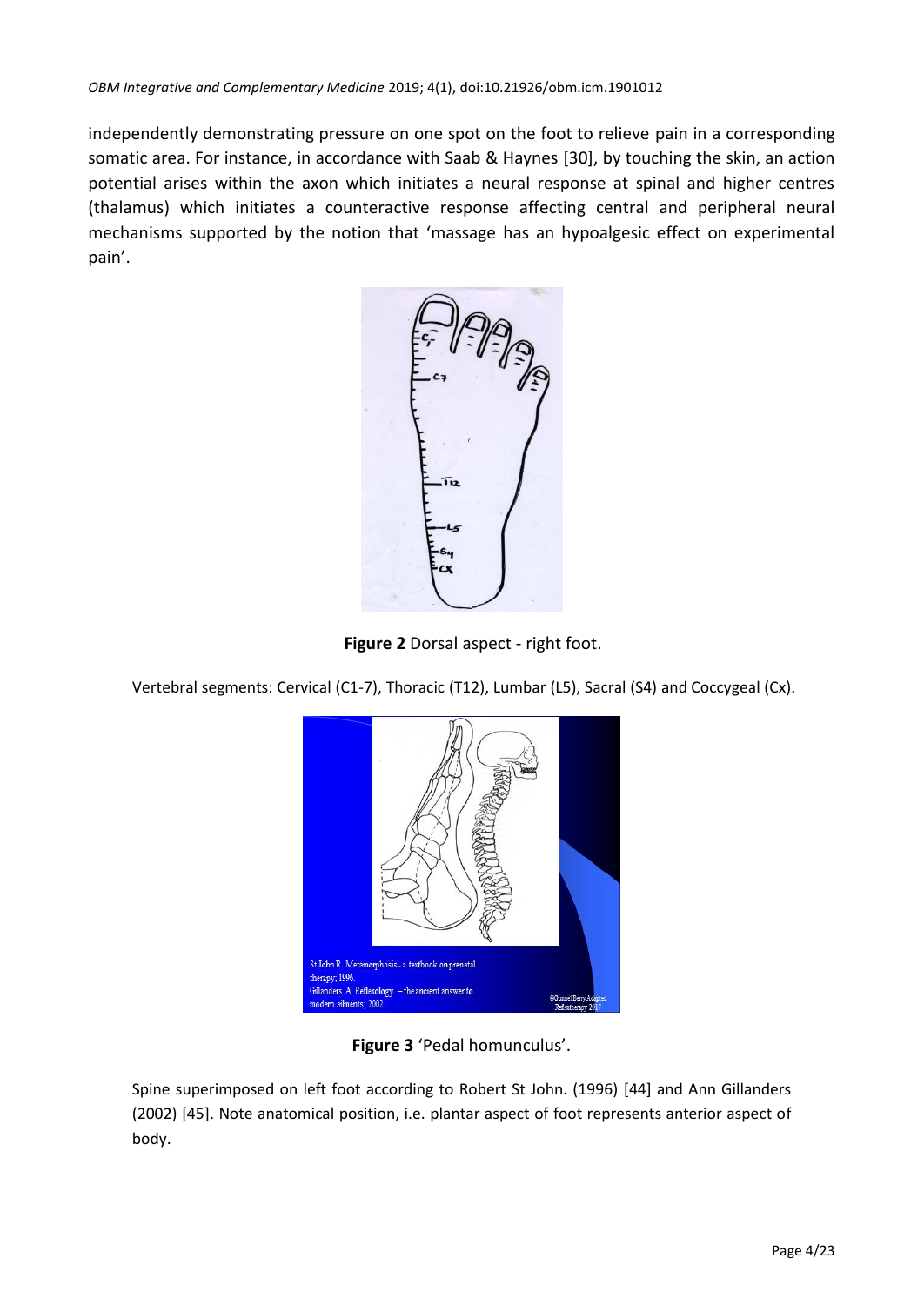Reflexology has earned recognition to reduce pain in cancer [31-32] in lower limb amputees and phantom limb pains [33]. It has been reported as helpful in conditions including multiple sclerosis, anxiety [34], and childbirth [35]. However, Poole, et al. [36], found insufficient evidence for using reflexology in low back pain sufferers and White AR (2000) and White AR, Williamson, and Ernst (2000) disputed claims for health promotion [37-38] considering 'diagnoses' no better than chance in identifying medical conditions in one blinded study [39].

Nevertheless, using a pseudo-medical phenomenology, AdRx has been found to reduce pain and restore function in patients suffering from persistent pain after injuries. The physiological effects from an acceleration/deceleration mechanism during a car accident, or a fall while skiing or skating or falling off a ladder and slipping on ice or wet floor, however long ago, should be considered as a source of chronic pain. AdRx hypothesises that past injuries could be responsible, or at least, play a role in the present pain patterns. Clinical findings of hypersensitive areas and reduced mobility in the feet, introduces possibilities of understanding the origin of a painful state. It is also hypothesised that in addition to the mechanical compromises after injury, the neural plasticity has also altered to an extent beyond the normal which we call a *compromised neural plasticity* (CNP) state. It describes a state of the neural plasticity which is not quite normal yet functional and without apparent severe damage. It is a term used for patients who present with 'non-specific', persistent pain patterns interpreted as a 'legacy' of a disturbed neural plasticity rather than a response to disease or inflammatory processes. Based on documentation that painproducing peptides remain in the neural system even after the main pain issues have gone [40], Guez, Hildingsson, Rosengren et al., found nerve tissue markers indicating damage after whiplash trauma [41]. AdRx hypothesis assumes a legacy' of peptidal change in the axonal flow after a whiplash injury which increases after each repeated acceleration/deceleration episode. A simple stumble may set the pain-producing peptides in motion and increase adverse neural plasticity activity. This peptidal 'echo' becomes part of the neurophysiological response in the next injury resulting in a CNP, presenting as hypersensitivity, centralisation and continued pain and dysfunction [42]. Although it is not simple to identify nociceptive receptor fields without ambiguity [43], AdRx hypothesises that by tactile exploration of the feet, a reasoned suggestion can be drawn to the causes of a painful state. The great advantage of AdRx is its simplicity and easy access to assess and treat the patient. Areas that are painful during touch are not necessarily painful during fully weight bearing.

### *2.1 AdRx Examination*

As part of an otherwise orthodox physiotherapy assessment, the feet of the patient are examined in supine in the context of a possible spinal injury and sensitivity reflecting the neural elements of pain patterns. The examination detects, reflects and interprets the foot/joint stiffness as stiffness and sensitivity at spinal joint levels including costo-vertebral junctions, symphysis pubis and sacro-iliac joints. Comparisons are made with anatomical pain sites regarding the relevant pain and the anatomical assessment already carried out. The patient is asked questions such as: 'Does this reasoning make sense to you? Does the explanation relate to your symptoms? How do the symptoms not relate to your previous understanding and belief systems you may have learnt from other health professional?' Anatomical models are used to explain clinical reasoning to the patient.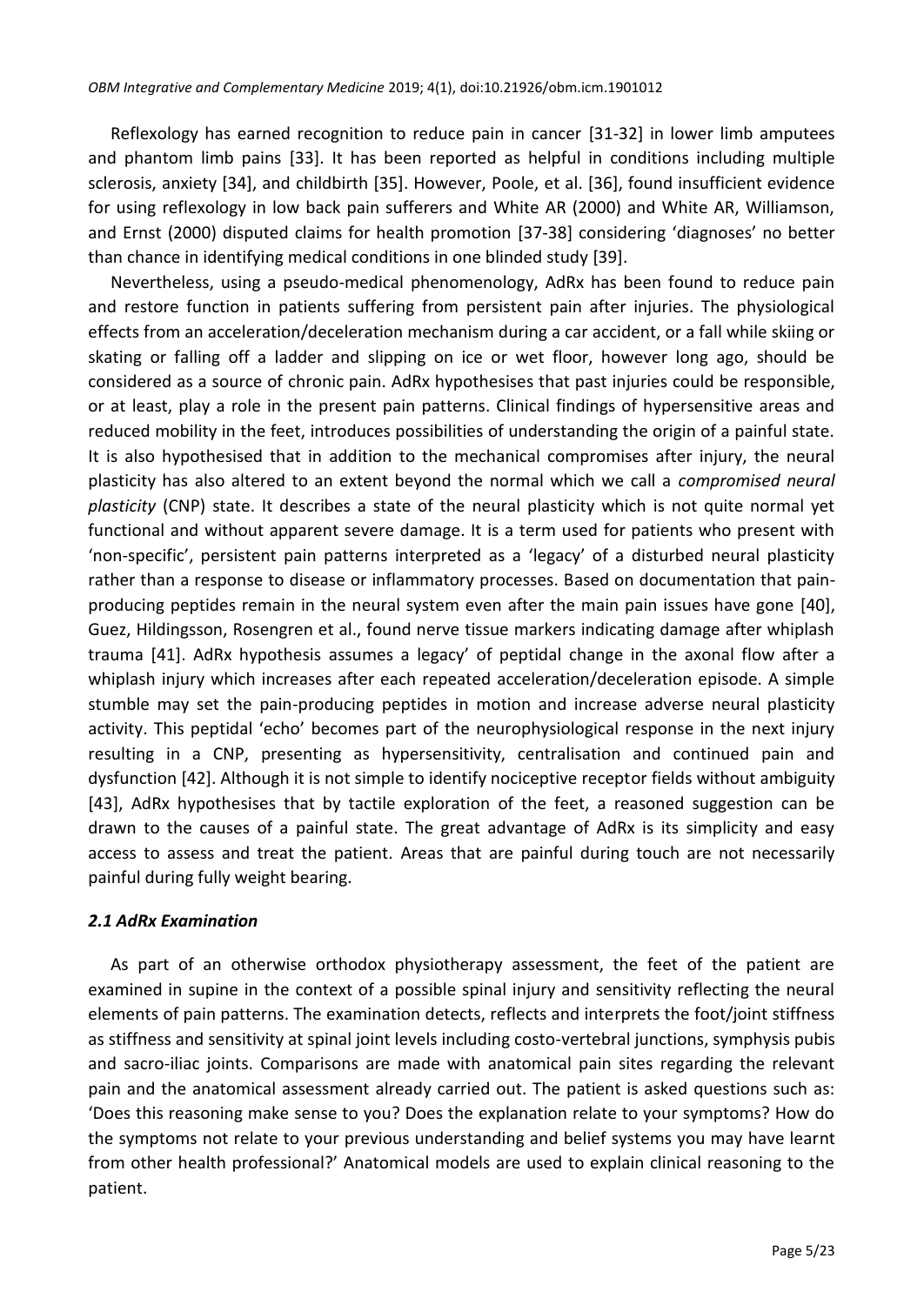As part of the assessment and treatment, a 'review' process and 'goal-setting' is included at each visit. This highlights signs and symptoms to be assessed at the next visit. A goal may be as simple as walking upstairs without aid, or just being able to stand and sit on a chair without pain. The ultimate aim may be to a live a life without taking painkillers. In cases where people do not tolerate having their feet touched the hand can be used. Complete refusal to have the feet touched has occurred on 3 occasions, based on religious grounds.

The feet are examined to detect painful areas with particular focus on the medial arches and crural joints with the patient lying supine (Figure 1 and 2). Degrees of inversion and eversion mobility at the medial arches are noted as well as dorsi- and plantarflexion at the crural joint which are interpreted in relation to the patient's pain presentation. Reduced inversion/eversion mobility indicates reduced thoracic spine mobility. Reduced dorsi/plantarflexion at the crural joint is interpreted as compromised mobility of the symphysis pubis joint indicating reduced pelvic tilt mechanism. Reduced mobility at the 1st metatarsal-phalangeal joint indicates reduced cervical spine mobility, etc.

The depth of manual pressure on the dermis varies depending on the sensitivity of the skin in relevant areas. Areas of chronic nature are frequently found to be less sensitive. Acute areas are often highly sensitive to such a degree that the skin is too sensitive to touch at all in which case the therapist merely 'hovers' over the intended area for a second or two to obtain information, in which case it may be advisable to address the hand instead. It has been found that, as treatment progresses the skin accommodates and reduces sensitivity to allow direct contact. This is interpreted as reduced hyperalgesia and sensitivity.

#### *2.2 AdRx Treatment*

The AdRx treatment has high specificity and task purpose in its application, meaning that only areas which are deemed interconnected with the patient's symptoms are treated. Treatment consists of direct pressure on the dermis at  $90^{\circ}$  direction as much as possible (see Figure 4).

Depth of pressure varies depending on the severity of the patient's symptoms. In acute cases, including high sensitivity on touch, 'light touch' (1-3mm) is used. Deep pressure (3-6mm) is applied in chronic and less sensitive cases.

Duration of continued pressure on one single area depends on chronicity. 'Short' duration in acute cases (30 secs) and 'long' duration in chronic situations (60 secs – 120 secs).

Foot therapy application like AdRx frequently increases pain issues for 24 hours post-treatment. This can be interpreted as exacerbated symptoms and hence a disadvantage to the patient. Conversely, it could be seen as an 'effect' from the treatment, hence, an advantage. Anecdotally, the first treatment causes most 'effect'. Subsequent treatments may increase pain but with reduced intensity. Improvements are not always linear especially in patients with a history of decades of pain. Improvement in these cases is usually slow, interrupted by episodes of pain exacerbation, yet with improvement in mobility, function, moods and quality of life. Even those with complex pain issues are known to achieve change. While a reflexology treatment may require one hour's treatment using reflex zones [46-47], on the whole foot, AdRx is task specific and selects one or two relevant areas for treatment each time. As effective treatment time is approximately 10–20 minutes at each visit, AdRx procedure fits in well in the physiotherapy department.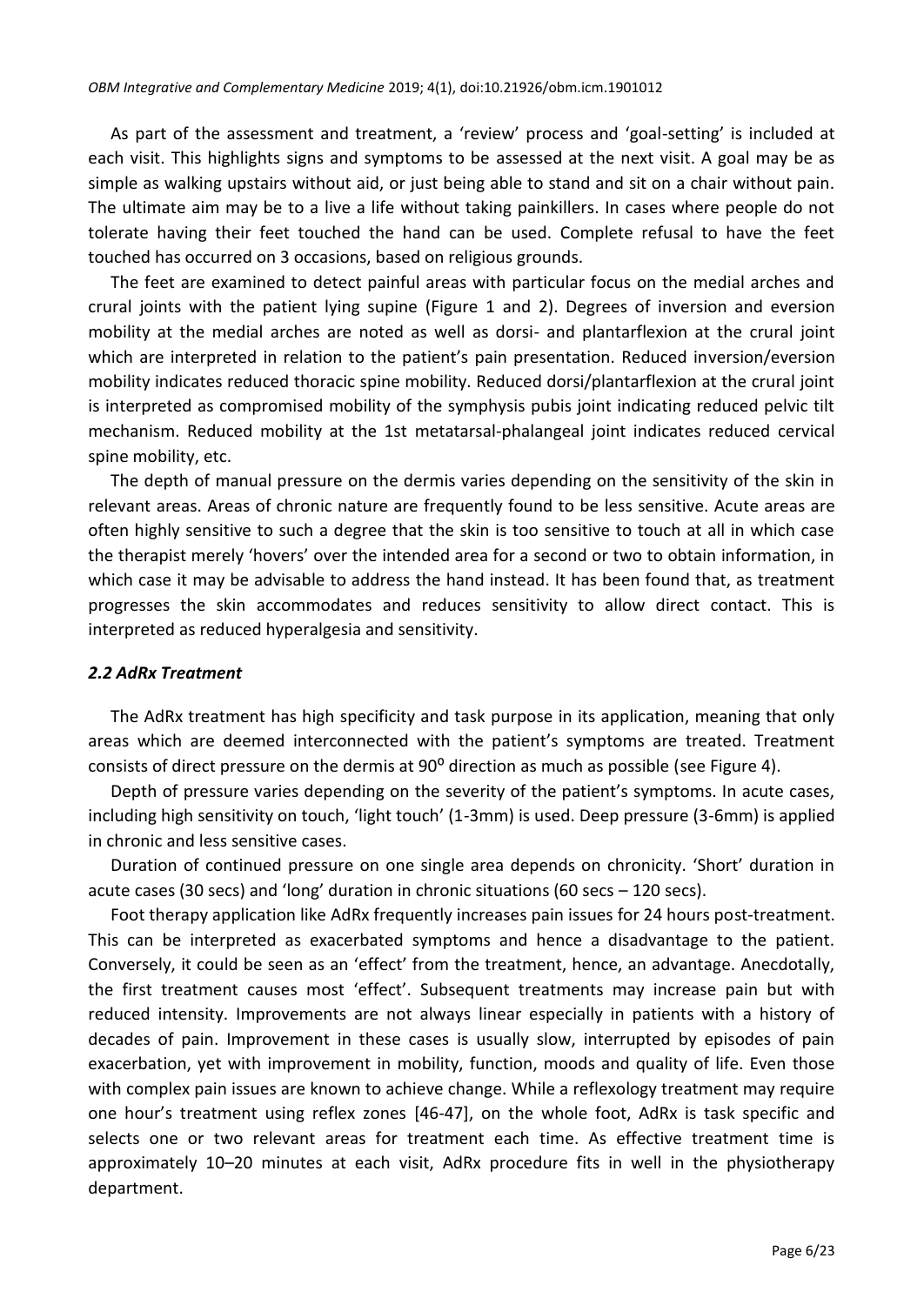

**Figure 4** 'Four-point' pressure on Symphysis Pubis, Sacro-Iliac, Hip and Sacral areas.

### *2.3 Whiplash Injury and Chronicity*

A whiplash injury may occur at any time that the body is subjected to a sudden acceleration/deceleration mechanism. Whiplash injuries are graded 0 – IV depending on severity of symptoms at time of impact.

Briefly, WAD Grades include [9]:

- 0 No neck complaint No physical sign (s)
- 1 Neck complaint of pain, stiffness or merely tenderness No physical sign (s)
- 2 Neck complaint and musculoskeletal sign (s)
- 3 Neck complaint and neurological sign (s)
- 4 Neck complaint and fracture or dislocation

The effect on the human body at time of deceleration can only be estimated but even small injuries to nerves may set off a cascade of compromises in the neural plasticity which ultimately leads to pain [48]. 20% of whiplash injured patients go on to develop chronic symptoms [49] and women are more affected than men suffering more headaches in the case of vehicle impacts [50, 51]. The ultimate effect of the deceleration forces may depend partially on the individual's anatomical build and strength to resist kinetic energies during the impact. Hypersensitivity, hyperalgesia, catastrophising, depression and bizarre pain patterns are commonly considered to be symptoms of 'central sensitisation' which are the effect from a whiplash injury and commonly called Whiplash Associated Disorders (WAD), to describe the overall involvement of psyche and soma simultaneously. Widespread hypersensitivity is associated with poor recovery [52] and caused by continuous bombardment of adverse action potentials from the periphery to brain and central structures. It is suggested that patients should be assessed for 'intensity of pain, depression and catastrophizing when planning a rehabilitation programme' [10]. In terms of AdRx hypothesis, applying touch and topical pressure facilitates an action potential which appears to affect the whole of the nervous system including the limbic system. Full recovery is not always achievable, and in cases of chronic pain it may take years to fulfil its full potential. Dutiful care should be taken during the history taking to establish whether a patient has ever had an injury or mishap which could be held 'responsible' for the ultimate symptoms as it may have compromised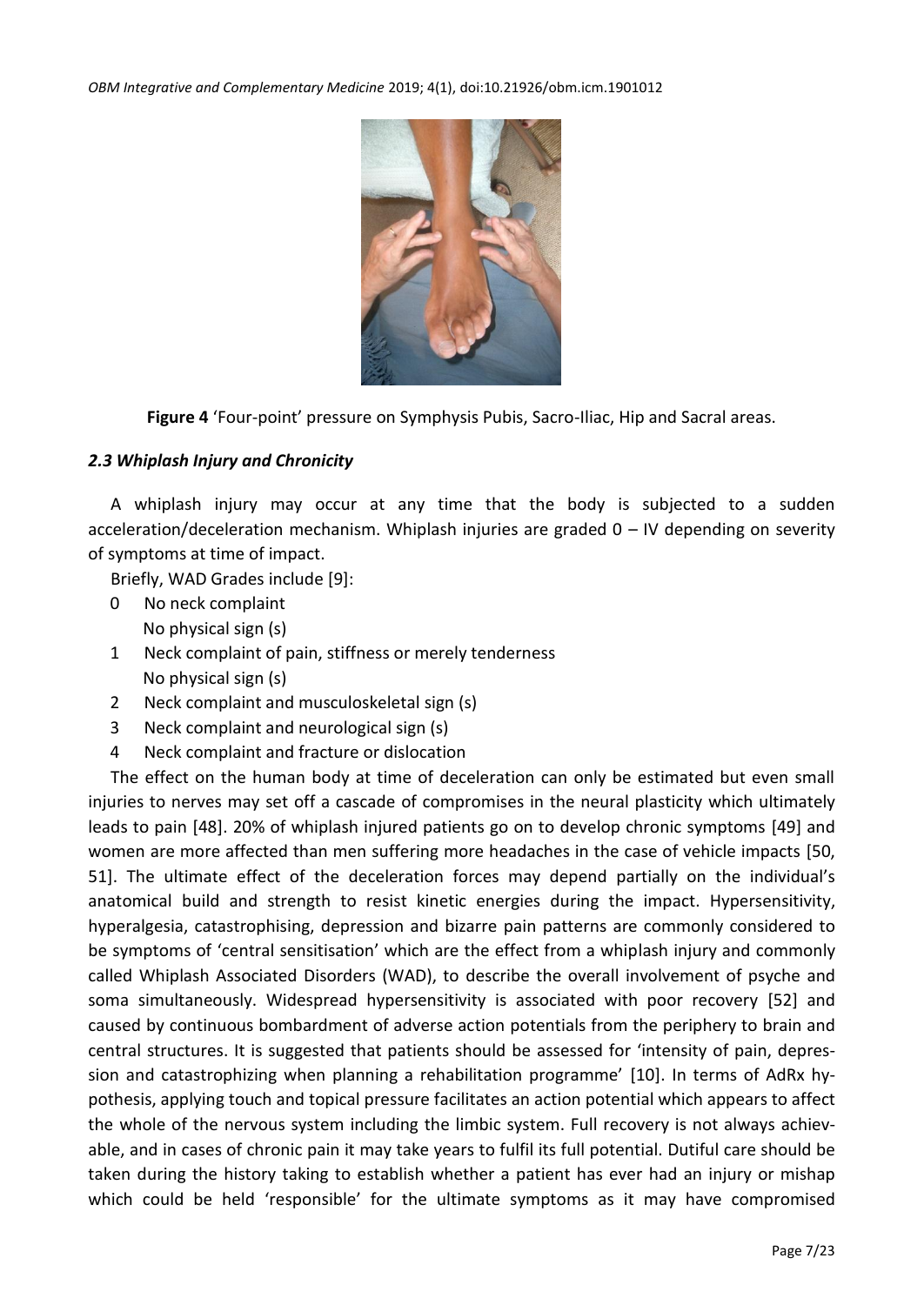neural plasticity. The incident may have happened as a child, may seem irrelevant, happened a long time ago and may simply have been forgotten. However, the physical impact on the body may set in motion the adverse neurophysiological responses, as discussed, resulting in a compromised neural plasticity process. This process affects the somatosensory system as well as the limbic system involving the autonomic nervous system resulting in symptoms which are bizarre and may be misinterpreted by patient and health professional alike.

### **3. Case Report**

A 32-year-old female postgraduate researcher, Tina (not her real name), had a motor vehicle accident 3.5 years earlier resulting in Grade 2 I whiplash injuries [9]. At the time of impact, Tina's car was hit at the rear  $(1<sup>st</sup>$  whiplash) during a stationary holdup on the motorway pushing her forward into a crash barrier ( $2^{nd}$  whiplash). She felt no pain at time of accident (-s). However, neck pain commenced 3 hours later (Grade I). Tina claimed that the car accident 3.5 years ago still affected her daily life with a variety of symptoms such as headaches, peripheral numbness, shoulder pain, upper and lower back pain, tinnitus, tension in the leg and knee muscles, achy feet and hands, sciatica, carpal tunnel syndrome and, finally, an underactive thyroid which was diagnosed 4 months post-accident. Whether this was coincidental or a product of injury is not known. She described her symptoms as 'achy limbs, felt heavy and painful all over from general use with pain radiating around the body even into nails and teeth'. Joints felt 'sticky' and she had to keep moving around continuously to 'free up'. Some of the original symptoms eased one year after the injury but had now returned.

Working at a university establishment, Tina followed up an invitation to pursue a research project in the usefulness of AdRx for chronic neck pain sufferers [53] carried out by a physiotherapy MSc student. The research project included four weekly treatments @ 10 minutes each session, and aimed to assess efficacy to reduce pain in chronic neck pain patients using AdRx as a method of treatment. Tina was, by chance, allocated to the sham group and received a 'pretend' treatment which included a mild foot massage on the lateral aspect of the foot (away from the 'spinal' areas). The sham treatment had nevertheless a mild positive effect and reduced Tina's neck pain a little. She became curious to possible further effects of treatment and wished to continue with the AdRx treatment after completion of the research project. The 10 volunteers included in the project were invited to continue with further treatment offered by the therapist at a reduced commercial rate. Tina self-funded her treatment.

### *3.1 Previous Therapies and Present Status*

By the time Tina started her AdRx treatments 3.5 years after the original injury, she had received, and benefitted from, 43 treatments of physiotherapy and chiropractor treatments. A rheumatologist offered advice and analgesic medication, such as amitriptyline, and magnesium (Mg).

Tina suffered from daily symptoms of persistent pain and reduced 'quality of life' since the car accident. Her pain was under control but 'quality of life' issues were still 30% away from being fully recovered. She had daily severe headaches, neck pain, low back pain, all-body sensory unexplained pains increasing with sudden fast movements and any kind of lifting even light bags. Sleeping was partially disturbed depending on positioning, work increased backache from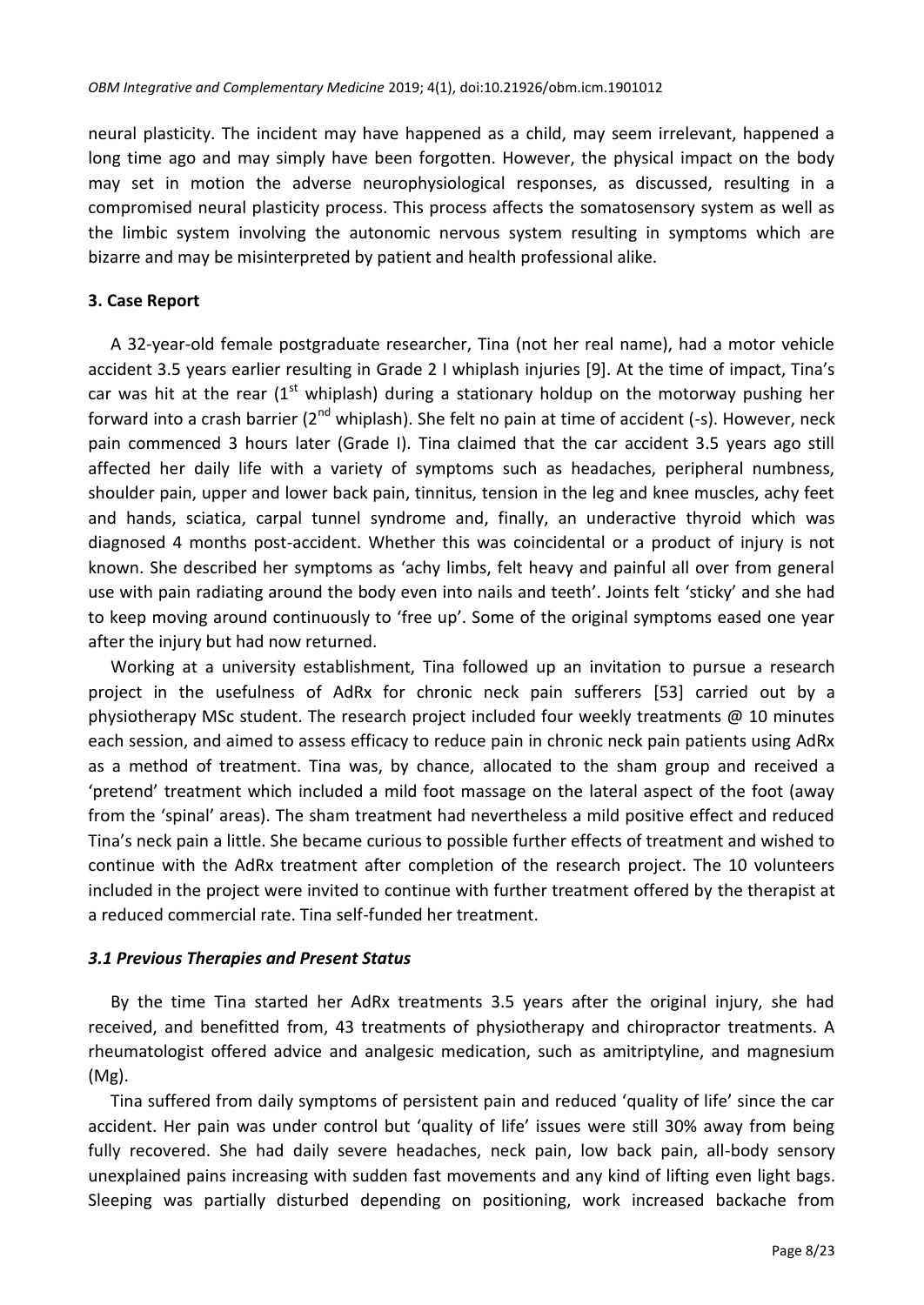prolonged sitting at a desk working on the computer with muscle tension and joint stiffness to protect her from the pain which in turn increased tiredness and affected mental concentration. To relieve symptoms, Tina stood up every 20 minutes to do gentle stretching exercises. Her daily routine included 1.5 hours of yoga, cycling, Pilates and swimming in various combinations to keep the worst symptoms away.

Previous Medical History: Fractured wrist age 7, under-active thyroid developed post-injury

Social: Tina lived with her parents at the time of the accident and travelled by car to work. She was a normal young lady enjoying her research work which took her abroad from time to time. She enjoyed outdoor life and would do much more in the form of exercise and outdoor activities if only the persistent pains would ease.

### *3.2 Assessment*

### 3.2.1 In Standing

Posture Tina was tall, slim with an erect posture.

### 3.2.2 Mobility

Spinal mobility: Hypermobile tendency [54]. Lumbar Spine: Forward flexion – touch floor Extension - beyond  $15^{\circ}$  with degree of discomfort Side-flexion - unremarkable Thoracic spine: Unremarkable Cervical spine: Unremarkable Shoulder mobility: Full range

### 3.2.3 In High Sitting

SLUMP [55] tested positive (+ve) on both legs increasing tension posterior-knee and down the leg at full knee extension. Posterior leg symptoms were reduced with neck extension.

### 3.2.4 In Lying

SLR (Straight Leg Raising) was equal at  $85^{\circ}$ , limited by posterior knee stiffness but no pain. Hip and knee mobility: No abnormality detected

### 3.2.5 Pain

Self-reported pain areas and quality of pain 3.5 years post-injury as described in Figure 5.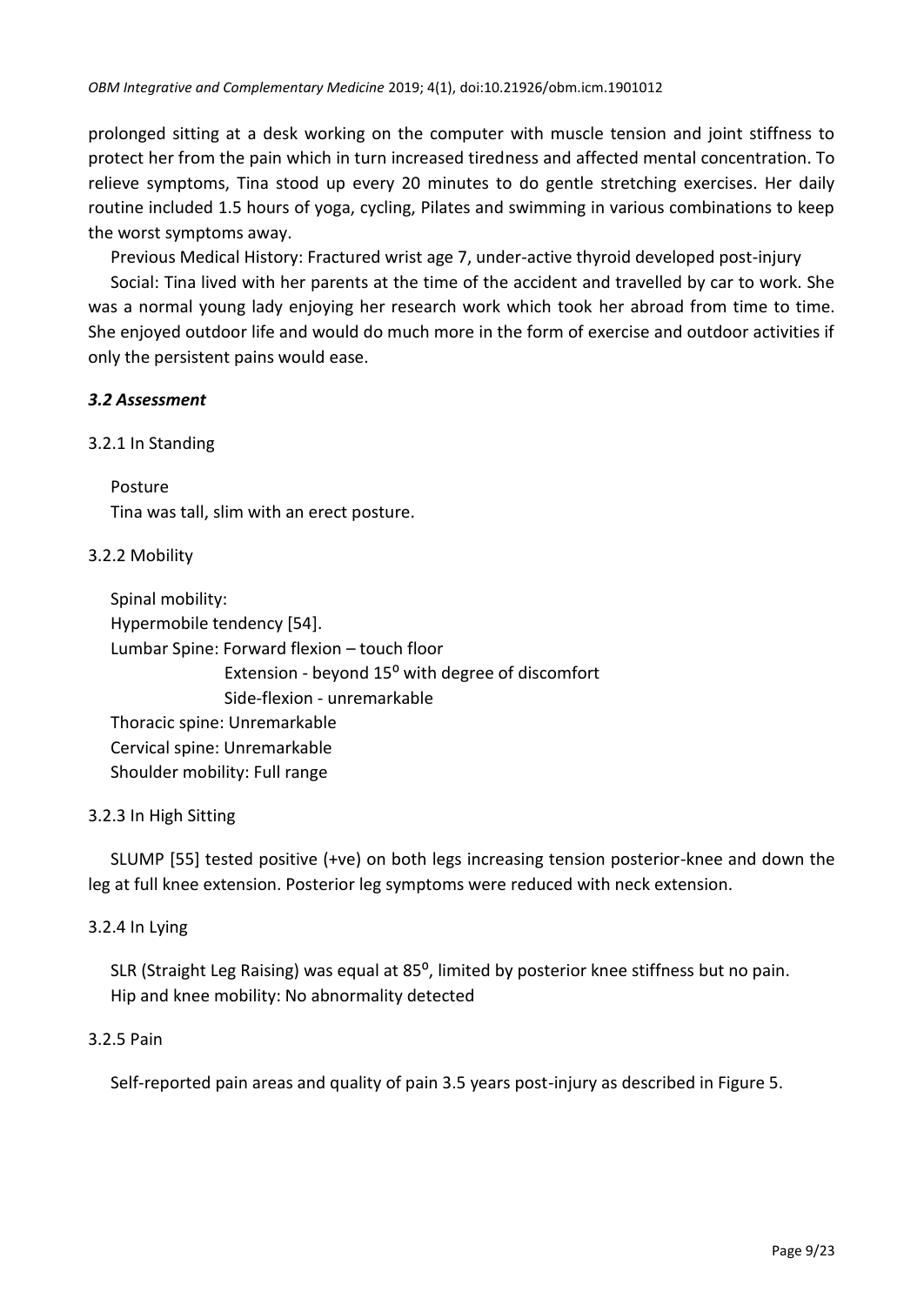

**Figure 5** Pain September 2013 (1<sup>st</sup> Assessment) (revised for printing purposes).

Pain Chart Legend: **Front** (**+** = 'stabbing' pain (R) hip; **x** = 'aching' pain elbows, thighs, knees; **////** = 'other symptoms' medial thighs, anterior (L) hip, anterior (R) knee.), **Back** (**+** = 'stabbing' pain back neck, lower back; **x** = 'aching' pain neck, shoulders, spine and posterior knees; **////** = 'other symptoms' back of head, (R) shoulder, thoracic & lumbar spine, sacrum, bilateral posterior hips and full legs including soles of feet.).

### *3.3 Foot Examination as Per AdRx*

General impression of feet: flexible and mobile. Skin condition of feet: unremarkable.

### 3.3.1 Tenderness on Palpation

Bilateral areas: Symphysis Pubis joints (SPJ), Lumbar segments 1-5 (L) > (R), and Cervical C6/7 level.

Mobility of medial arches was restricted at Lumbar areas and rotation of  $1<sup>st</sup>$  phalanx at metatarsal/phalangeal joint.

Outcome Considerations

- Anatomical build
- Gender
- **•** Hypermobility
- Chronicity since time of accident
- **•** Personal profile
- **•** Motivation
- Diagnostic challenges and reasoning

Anatomical Build: 'The slender female neck is more vulnerable to injury than the average male neck' [56] supporting the opinion that females are more likely to develop chronic neck symptoms associated with an acceleration-deceleration mechanism to the neck [56].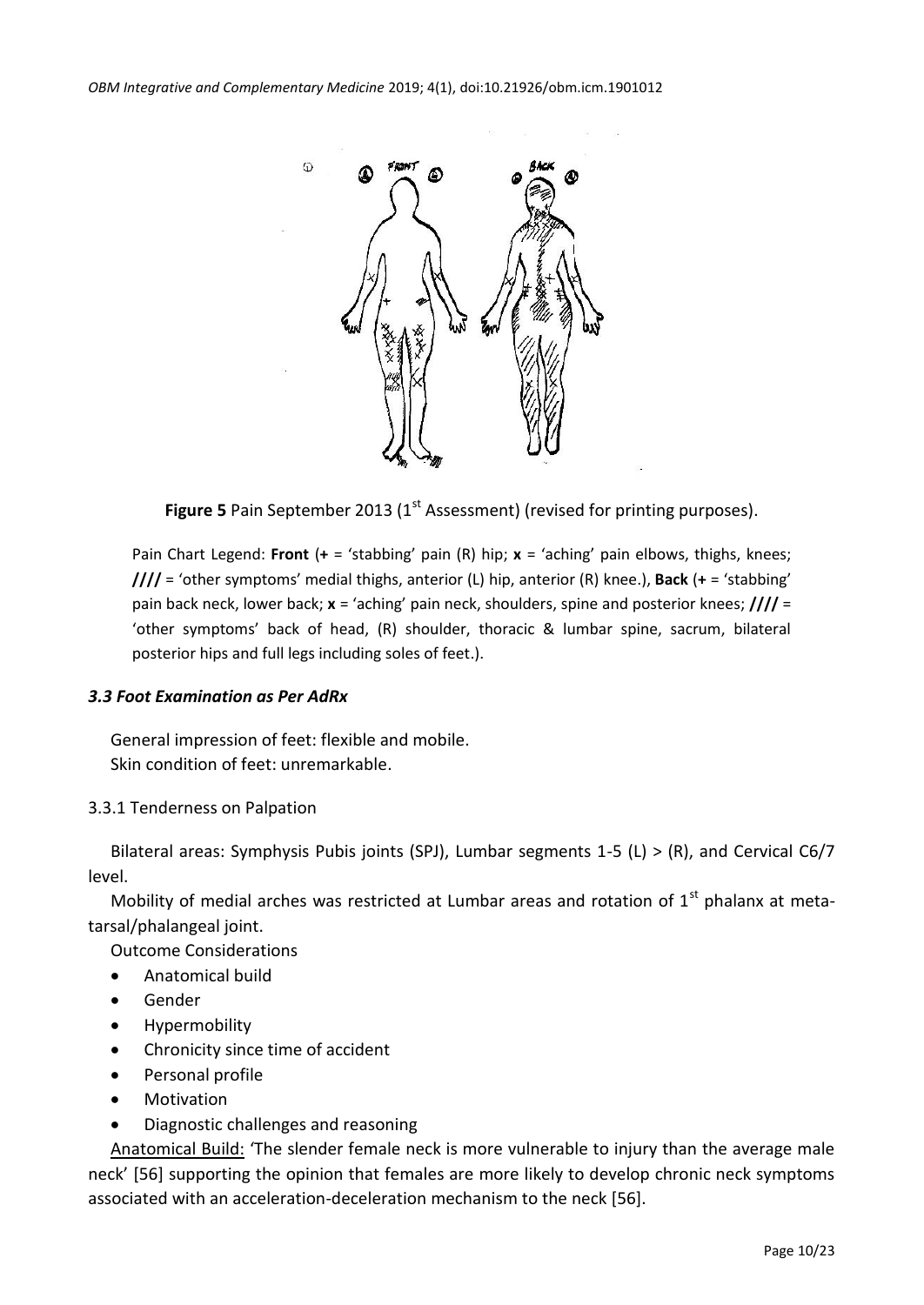Gender: Tina is vulnerable due to her slender build and gender, following a trend that women have more persistent neck pain and headaches than men do by a ratio of 7:3 [50]

Hypermobility: Hypermobility is a generic ability of soft tissues to extend beyond normal joint flexibility resulting in poor joint stability. In severe cases, the heart muscle may be affected. Anecdotally, the author has found that patients have persistent pain in conjunction with hypermobile joints. Even small degrees of excessive joint flexibility have been found to cause excessive pain during joint movement. The question arises, is it possible that hyperflexibility is, in part, responsible for ongoing pain states? The patient has to continuously keep on stretching tissues and joints to achieve comfort and pain-free movements as observed in Tina's case. No literature has been noted to date to support this observation in cases of whiplash injury and chronicity.

Chronicity: 3.5 years post injury, chronicity is well established. Prognosis and predicted outcomes can only be speculative. The general consensus is that biopsychological approaches may offer coping strategies but no specific treatment approach has proved superior to another. From this rather bleak baseline, no prognosis was made.

Personal Profile: Tina was a highly intelligent young lady with a good job at a higher education establishment. She worked conscientiously with her daily diary to produce a clear picture of her reactions after each treatment and attainment targets she had set herself. Her prediction of constant pain put her under strain and made her understandably mildly anxious. After 3.5 years of continuous symptoms her endurance waned from time to time.

Motivation: Tina was highly motivated to improve her quality of life situation. She wanted to increase her outdoor activities and do more travelling.

Diagnostic Challenges and Reasoning: Central hypersensitivity to peripheral stimulation was found in whiplash patients by Curatolo, Petersen-Felix, Arendt-Nielsen et al. [57], and is associated with poor recovery [58] which in this case was prevalent and demonstrated by the self-reported diagrams. Experience using AdRx in hypersensitive patients has determined that caution has to be observed in response to the magnitude of reactions which may occur in patients having suffered a neck injury. The treatment has to commence in areas relating to the base of the spine at the first visit and finally, on the  $3^{rd}$  visit possibly, include the neck area. Adverse reactions have been observed in two female patients aged 22 and 25, by applying too much pressure on the feet resulting in, temporarily, syncope and fainting. The outcomes from the treatments are always discussed and negotiated between therapist and patient.

#### *3.4 Outcome Measures*

### 3.4.1 Principle of Outcomes

Tina had achieved good progress from physiotherapy and osteopathic interventions during the 1<sup>st</sup> year post-injury. She had adopted a self-managing approach using exercises, stretching and swimming to cope and manage her ongoing symptoms. Starting AdRx as a method of treatment, it was agreed to use a 'phenomenological' approach to assess progress by using a reflective pain diary [59] recording variations in quality and quantity of pains in different part of her body by drawing body charts and writing verbal annotations. The body charts were compared weekly comparing changes in pain patterns over time. Straight leg raise (SLR) is a neurodynamic test. It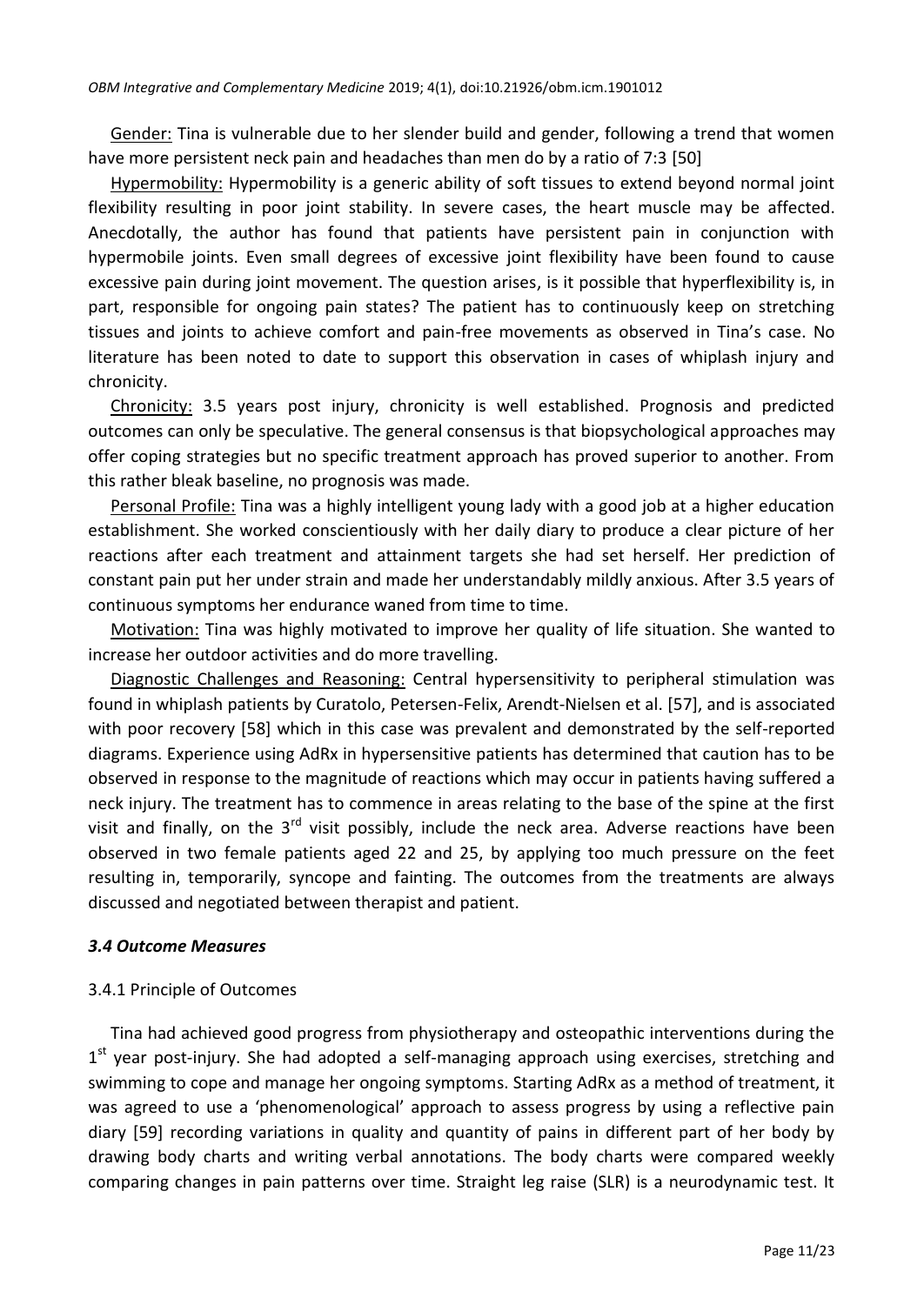has reasonable validity and Charnely stated in 1951 that 'the straight leg raise was more important than all of the other clinical and radiological signs put together' (Butler 2000) [60].

- **JOINT MOBILITY**
- SLR [60] (Straight Leg Raise)
- $\bullet$  SLUMP (a SLR test in sitting) [60].
- PAIN DIARY

Joint Mobility: Spinal mobility was never an issue due to hyperflexible joint mechanisms compared to normal joint mobility. However, in relation to hypermobility, Tina had reduced hip flexion with 90 $^{\circ}$  flexion at 1<sup>st</sup> assessment. The expectations of her joint mobility were adjusted to accommodate this anomaly.

SLR 85° bilateral

SLUMP [61] + ve bilateral

Pain Diary: The aim of Tina's treatment was to reduce persistent pain and improve quality of life (QoL), both of which are 'individual' interpretations. Huskinsson states that 'pain is a personal psychological experience' [62]. Using a pain diary Tina had an opportunity to identify, interpret and express her own moods and variations in the variations of pain patterns. She drew 'quality' and 'quantity' pain changes on the body chart and also narrated the effects from the treatment. Comparisons between drawings and writing week by week helped to identify changes. This approach worked well.

She described her symptoms in Figure 5, 6 & 7:

'achy pain' (**x**)

'stabbing pain' (**+**) on two occasions in description under figures 'other pains or symptoms' (**///**)



**Figure 6** Pain February 2014 – 6 months after starting treatment (revised for printing purposes).

**Front** (**x** = (achy pain) at anterior (R) hip and both thighs; **////** = (other pains or symptoms) medial upper thighs.), **Back** (**////** = (other pains or symptoms) at base of skull, thoracic and lumbar spine, soles of feet; 'achy pain' (**x**); 'stabbing pain' (**+**); 'other pains or symptoms' (**///**).).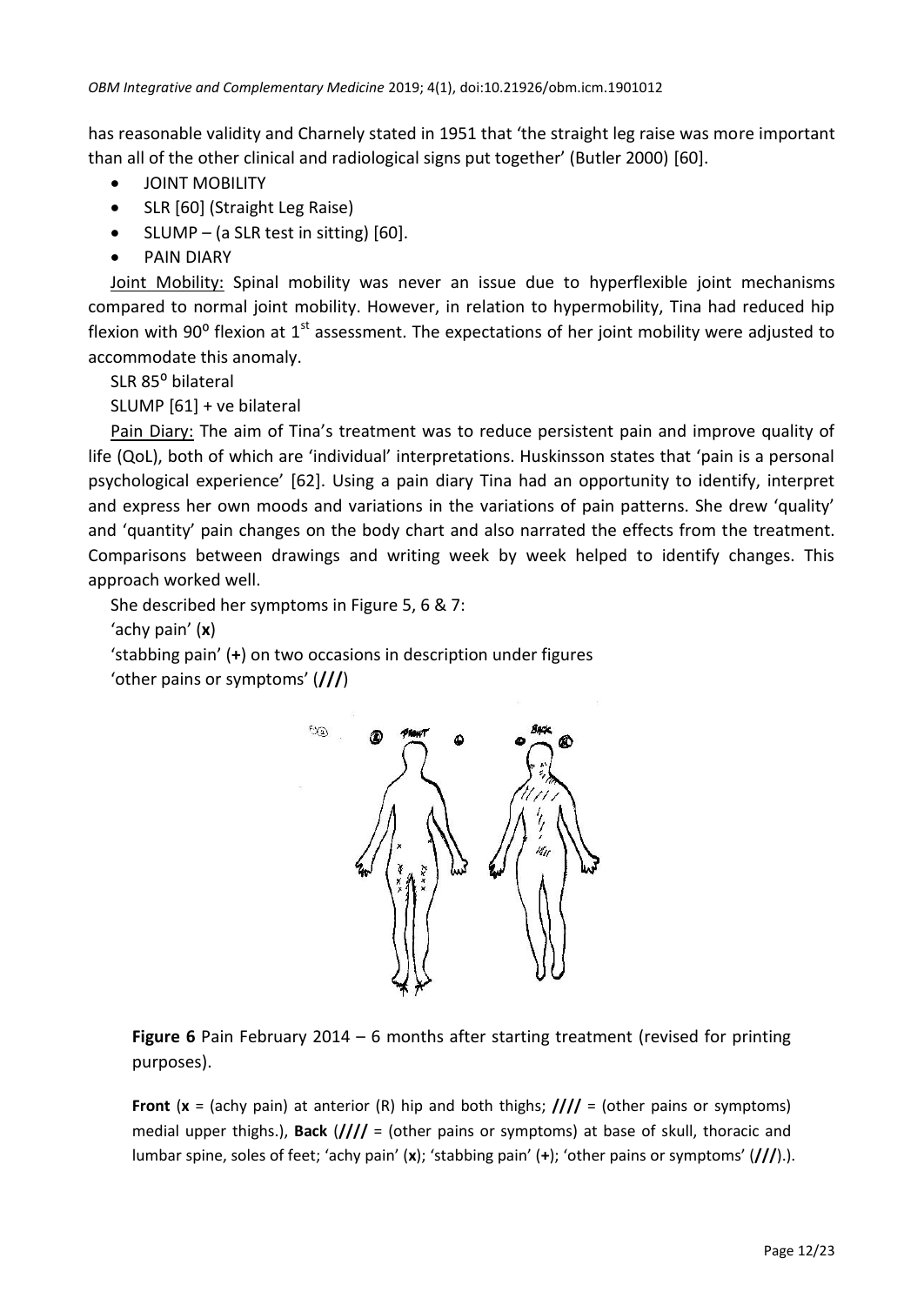

**Figure 7** Pain December 2014 - 16 months after starting treatment (revised for printing purposes).

**Front** (**x** = Medial and lateral knees.), **Back (R)** (**///** = 'other symptoms' at back of head, (R)side of neck, T1 area, bilateral hips and medial aspect of top of thighs.).

# *3.5 Summary from the 1st Assessment*

A rear shunt (injury 1) forced a frontal crash (injury 2) resulting in a double, opposite-directional, blow to spinal structures 3.5 years ago resulting in a grade 2 WAD. Ongoing symptoms are considered to be CNP-producing severe hyperalgesia, allodynia and maladaptive changes affecting mood and quality of life in accordance with 'central sensitisation'. Mild to moderate arthrogenic involvement in association with hypermobility was noted.

# *3.6 Prognosis at 1st Assessment*

A prognosis was not made in this case because of the unpredictability of the case in terms of chronicity, uncertainty of widespread symptoms in conjunction with hypermobile joints. A question mark was raised whether the thyroid gland had responded adversely due to the incident or may have been an 'in the making' already prior to the road traffic incident.

### 3.6.1 Goal Setting

It was decided to carry out 4 initial, consecutive treatments and review overall outcomes in view of satisfaction and changes. It was decided to complete another 6 treatments. Minor goal setting was completed at each treatment episode.

### 3.6.2 Timeline

Tina received 10 AdRx treatments spaced over 6 months. After finishing all treatments, she got in touch after 10 months and submitted a 'body-chart', Figure 7, finalising the overall outcome.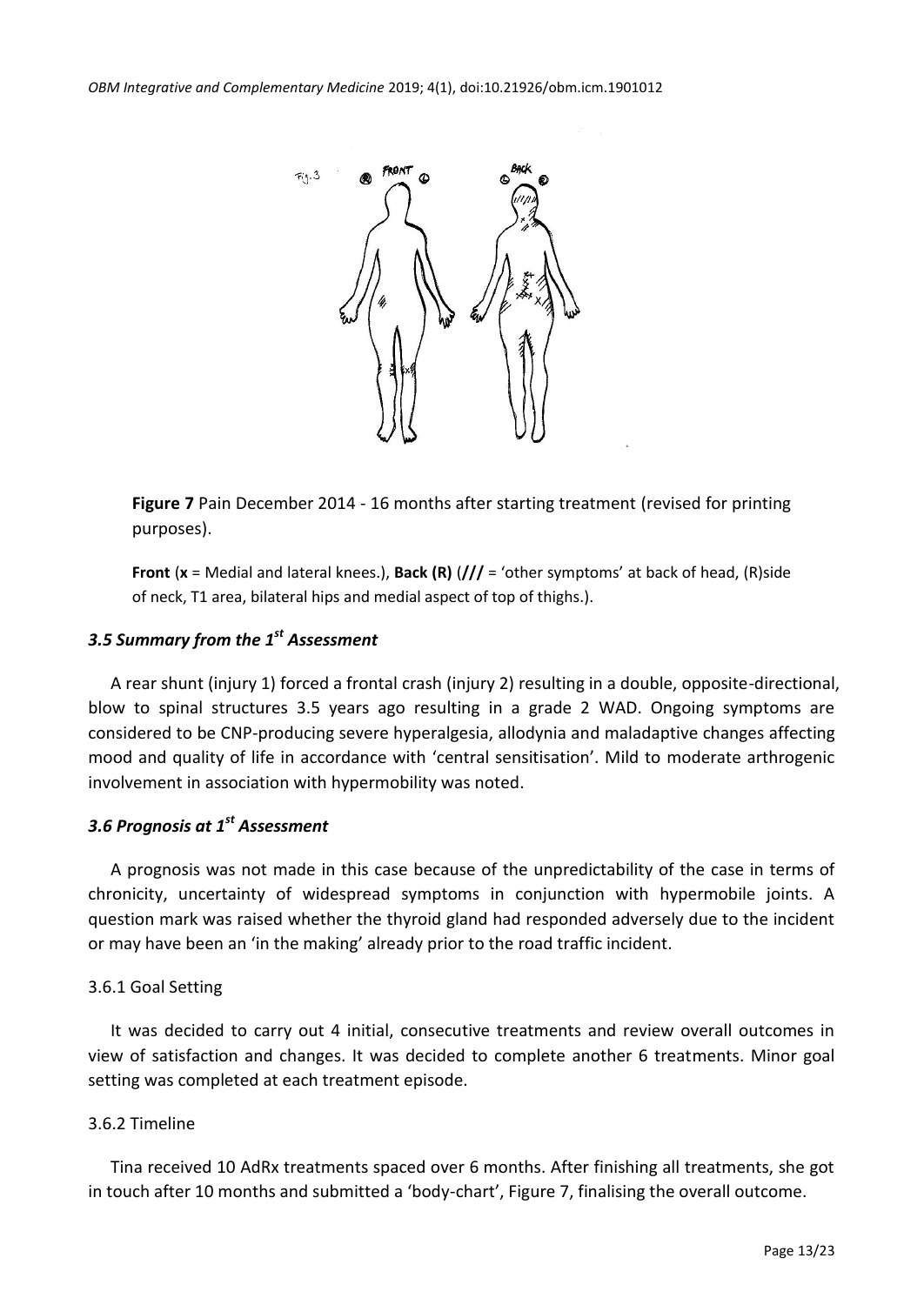### 3.6.3 Treatment

Each visit lasted 30 minutes including 10 minutes assessment with a review, 10 minutes active treatment and 10 minutes to organise a follow-up with review to reflect on quality of life changes and pain patterns. Treatment was carried out in supine with two pillows under the knees to create a mild flexion position of the lumbar spine. The treatment focused on the symphysis pubis/sacroiliac joint areas including the plantar and dorsiflexion at the crural joint of each foot but included the whole of the lumbar spine with emphasis on 'stretching' and 'linking' upper and lower ends of the autonomic chain. Treatment outcomes were noted after each treatment. Except for a sensation of dizziness, she did not experience any other adverse effect from the treatment(s). All treatments were carried out by the author in her private rooms.

### 3.6.4 Results

Joint Mobility: Spinal mobility was not an issue but did nevertheless increase mildly beyond normal range of movement in accordance with a tendency to hypermobility.

SLR:  $100^{\circ}$ + on the 9<sup>th</sup> treatment

 $S$ lump:  $7<sup>th</sup>$  visit showed full knee extension with full dorsiflexion of the ankle on both sides. Asymptomatic progress was maintained at the  $10^{th}$  visit

Pain: Self-reported pain charts and conscientious and expressive narratives of her experiences after AdRx treatments demonstrated the changes in quality and quantity of pain in the whole body. Tina was able to differentiate the outcomes as she became increasingly aware of changes in her symptoms. This qualitative approach offered a chance to measure changes in pain using 'size of pain areas' to describe quantity rather than a more orthodox Visual Analogue Scale (VAS) [63], which in terms of chronic pain is unsatisfactory [64-65].

### *3.7 Conclusion at End of Treatment (6 Months)*

Figure 5, 6 & 7 show changes in both *quality* and *quantity* of pain on the body charts. The +ve outcomes in both QoL and pain, interspersed with a few short-lived ups and downs of pain, were maintained 1 year after stopping the treatment. Tina was able to manage her 'downs' by selfmanagement over time.

Tina was able to endure and enjoy more outdoor activities, travel widely and was able to sit for longer periods without fear of complete exhaustion and increased pain. She was satisfied that the AdRx treatment made a big difference to facilitate improvement in her condition and felt a strong sense of empowerment overcoming her symptoms. Although there were still episodes of discomfort and low back pain from time to time, they were of shorter duration and easier to overcome. No other treatment intervention was used. After 10 treatments it was decided that sufficient progress had been achieved for Tina to 'go solo'. The overall impression of using AdRx in WAD patients with chronic pain is that even with persistent pain and associated symptoms it is possible to achieve altered somatosensory conditions.

### 3.7.1 +ve Aspects of Tina's Treatment

 $\checkmark$  Long-lasting benefits from treatment compared with other treatments.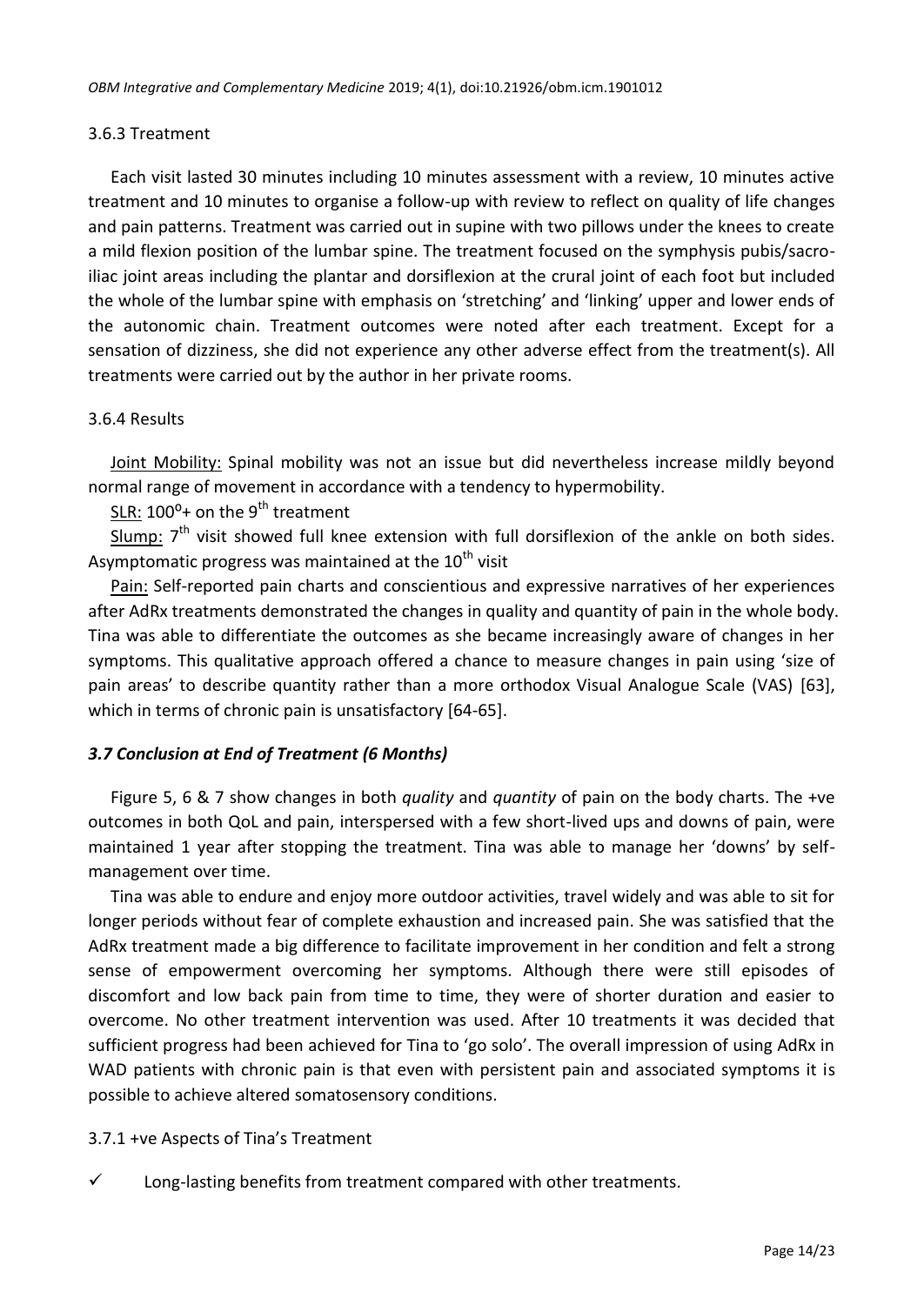- $\checkmark$  Despite chronic symptoms, lasting improvement was achieved.
- $\checkmark$  Activity, exercise endurance, quality of life improved.
- $\checkmark$  Hope at the end of the tunnel.
- $\checkmark$  Progressive improvement.

 $\checkmark$  Tina pointed out to the therapist to 'target most effective areas' as far as she was concerned. This helped to make relevant choices in relation to the painful spots on the feet (which in turn would affect the anatomical areas).

 $\checkmark$  Tina thought this was the most positive and effective treatment out of all treatments she had received.

 $\checkmark$  After a few treatments, Tina suggested that she was less sensitive to touch – this was interpreted as change in the hyperalgesic condition of nerve endings.

 $\checkmark$  Tina gained confidence to be more active and has now the duration to fulfil those ambitions.

- $\checkmark$  Tina had increased strength to carry out household tasks.
- $\checkmark$  Felt she had more energy in general.

# 3.7.2 -ve Aspects of the Treatment

 $\checkmark$  Increase of pain after treatment; worst after 1st session; interesting that "I felt like my worse symptoms from several years before had returned".

 $\checkmark$  Persistent pain still there albeit much reduced.

 $\checkmark$  Dizziness: a new symptom.

# *3.8 Patient Perspective*

3.8.1 Experience of Adapted Reflextherapy Described by the Patient

# *18th February 2018:*

*Three and a half years before I started Adapted Reflextherapy, I was involved in a car accident having been hit at an angle from the rear and pushed into a crash barrier on a motorway. The classic symptoms of whiplash started after four hours, with new symptoms emerging up to two years post-accident. These included pains or aches in my head, shoulders, upper back, lower back, spine, legs, knees, feet, hands, plus widespread stiffness and achiness, sciatica, tinnitus, hypothyroidism and concentration problems. Most severe was the pain in my lower back and neck. Some of these I still have today but are now very much reduced.* 

*Before I had Adapted Reflextherapy, the effects of whiplash were reduced through five months of physio, three years of chiropractic treatment, six months of magnesium, a treatment of amitriptyline, aromatherapy, Pilates and yoga. The most effective of these was magnesium, but Adapted Reflextherapy changed the game again.*

*Prior to the treatment I was in constant pain. Each morning I would wake up extremely stiff and needed to stretch or undertake gentle exercise for 45 minutes each morning to relieve the pain. I could sit for about 1 hour at a time in the morning, maybe two hours in the afternoon before the stiffness and pain became too much. Being active was important. I had built up my walking and cycling to about 2 hours (with lots of rests), but this was at times*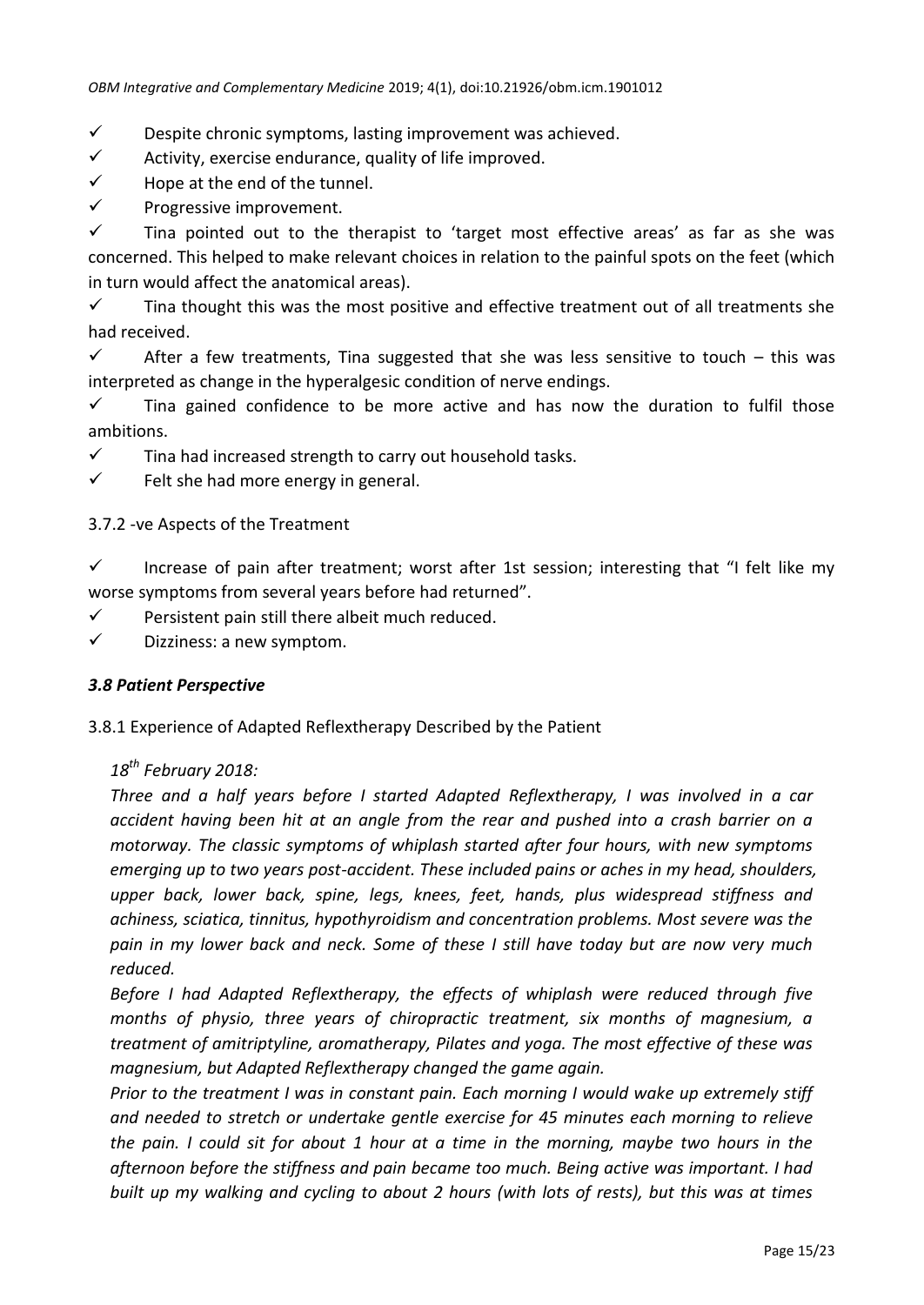*challenging and often resulted in achiness, stiffness, and tiredness, all of which could only be relieved by stretching. Resting made the symptoms worse. My neck and back pain meant housework, in particular bending, was challenging and had to be broken down into smaller chunks. I struggled to cook a simple meal after work. Lifting heavy objects was impossible, I struggled to carry a handbag and could not live an independent life. In addition to my morning exercise, I exercised 45 minutes each evening, plus as I spent much of my day working on a computer, hourly short walks and/or stretches were essential to reduce pain.*

*In the days after my first Adapted Reflextherapy treatment, my legs felt tight, I had heightened pain in my neck and head, was dizzy and felt very achy and heavy. I was tense and often jittery with tingling nerves all over my body. It felt like my worse symptoms from several years before had returned, in addition to the new symptom of dizziness. After a few days these subsided, and the pain in my back was reduced.*

*Over 5.5 months, I had ten treatments. Each targeted a different part of my body so that the extent and type of pain was substantially reduced, particularly in my head, neck, lower back and legs. As with other treatments or exercise programmes, some treatments were more effective than others. I talked with Gunnel to target the most effective areas of pain, and this helped.*

*Overall, this treatment was the most positive and effective one I received: I could reduce the amount of my daily exercises and stretches and became less reliant on them. I can now do a greater range of exercises and undertake exercise by choice rather than as a means to reduce pain. Immediately after my final treatment, I was able to sit for several hours at a time and I really enjoyed watching my first film which I didn't need to exercise through! Three months after finishing the treatment I was able to walk for 5 hours carrying a small handbag, with less problems than before. Generally, I had more energy and also was less sensitive to touch. I was also able to do housework and cook for longer. Gradually as I gained more strength and confidence, the range of activities I could do increased in number, difficulty and duration. Importantly, unlike other treatments, apart from the occasion wobble, the benefits have been long-lasting, and this was a step-change in my prognosis. The only long-lasting negative effects of the treatment I received was dizziness on lifting heavy objects which subsided after a couple of years and an involuntary jitter of my limbs a few times a day which still persists. Although I still have some pain, this is very much less than before, is less widespread and is variable in intensity, and I have much more control of it. At times, I have hours now which I am pain free and importantly have achieved activities that I never thought I would be able to do again if it was not for the Adapted Reflextherapy treatment.*

### **4. Discussion**

WAD is the result of ongoing symptoms from a whiplash injury including 'central sensitisation' where pain is modulated and controlled by higher centres which also control moods [66]. There is no single therapeutic intervention which is recommended in chronic and persistent pain states apart from pain management programmes, tailored to the individual [13], and emphasising psychological aspects of pain [67]. Here, we give a case report of a lady described as suffering from WAD for 3.5 years. She was selected to represent a novel approach in treating WAD, whereby it is hypothesized that sensory input from the periphery produces a neural activation which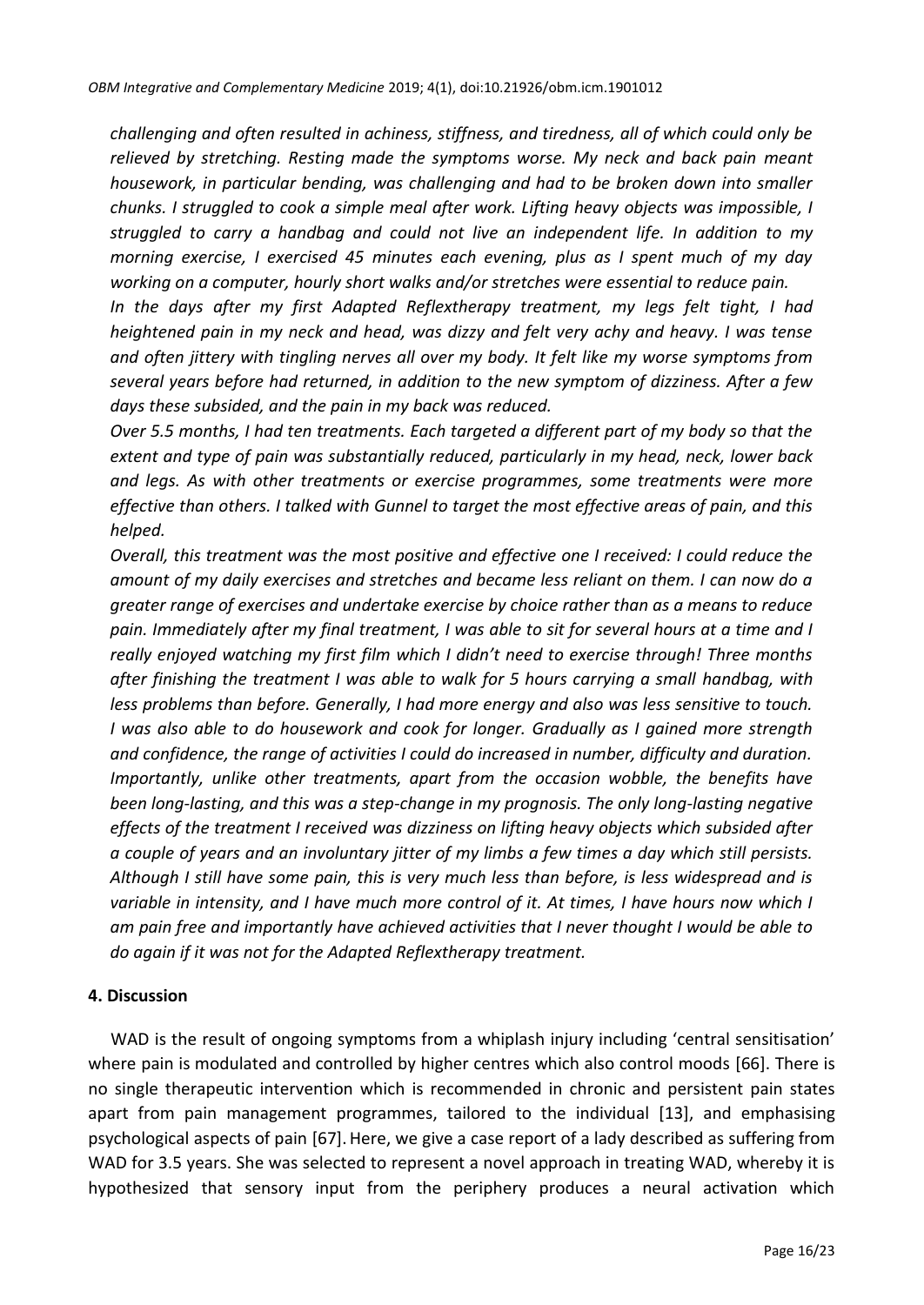encompasses higher centres thereby including the psyche as well as the soma. The patient was advised to express her treatment experience using a self-reporting (narrative) diary including drawing body chart images to describe areas of pain and adverse sensations. This was considered a suitable tool to describe physical and mental changes in the patient. The role of the therapist was to focus on measurable somatic alterations as has been praxis of the author throughout her clinical practice. The importance of incorporating teaching of pain mechanisms during a course of treatment is acknowledged. In this case, the patient had had plenty of opportunity to learn about pain management and causes of pain from a series of other therapists. It was not necessary to repeat these psychosocial aspects of pain. The research methodology chosen in this presentation aims to combine the quantitative changes and qualitative impressions to give the patient a voice in order to encourage improved clinical practice. Ong and Coady write that '…. qualitative approaches … provide insights into the way people live with pain and disability, how patients and clinicians interact, and how professional education can be improved' [68].

Pain is an enigma with many variables and there is a call for further insight into chronic pain [69]. It is nevertheless my opinion, based on observations and clinical experience, that chronic pain conditions are frequently associated with a past history of sudden deceleration mechanisms of the body whereby minor injuries occur, invisible to the eye or examination, leaving a trail of compromised neural activity. It is as if the nervous system has accommodated itself to a 'siege' mentality via reactions in its neural plasticity and cannot re-set itself to normal workings. It reacts like a diesel engine filled with petrol – it coughs and splutters and stops. Similarly, the chemistry does not gel and the body aches and hurts and finally gives up to pain. Patient choices are limited in terms of how they can help themselves, let alone understand 'why' they have pain. In orthodox musculoskeletal pain management, 'pain' is considered an inflammatory, or disease, process yet seldom as an ongoing neurophysiological reaction per se after a deceleration mechanism and blow to the soma. Non-steroidal anti-inflammatory medication is the 'first aid' intervention to combat the pain, but, it does not solve ongoing persistent pain. It is of interest to note that Olausson et al. [70] propose a particular hypothesis including CT (connective tissue) afferent coding property and pathways in gentle skin-to-skin contact which they name 'the social touch hypothesis'. This hypothesis applies to unmyelinated tactile afferents in non-glabrous skin (in rats). Maybe there is an explanation waiting to be discovered (in humans) which could justify and explain the sometimes drastic and enigmatic changes observed during and after a foot treatment? The AdRx hypothesis states that touch on the feet is able to moderate acute and chronic pain states acting as a neuro-plasticity counter irritant.

With regards to the overall importance of the central mechanisms involved in pain production, AdRx offers a hypothesis that 'touch' initiates a sensory afferent impulse signalling and affecting ongoing neural plasticity. This in turn will affect pre-existing neural compromises from previously injured areas. Ongoing pain may potentially originate from the content of the axonal flow from another injury, including *quality* and *quantity* peptides, in the autonomic as well as the somatosensory nervous systems. Peptidal changes vary depending on demand in normal and abnormal circumstance, such as after injury [48, 71] and will affect, and are dependent on, synaptic integrity as well as the axonal transport [30]. Peptidal changes vary depending on demand in normal and abnormal circumstance, such as after injury [48, 71]. It is not possible to determine nor differentiate the origin of pain due to, as discussed, its transient behaviour and intermittent occurrence. See more in Khalsa (2004) [72]. Hypothetically, the spinal cord area,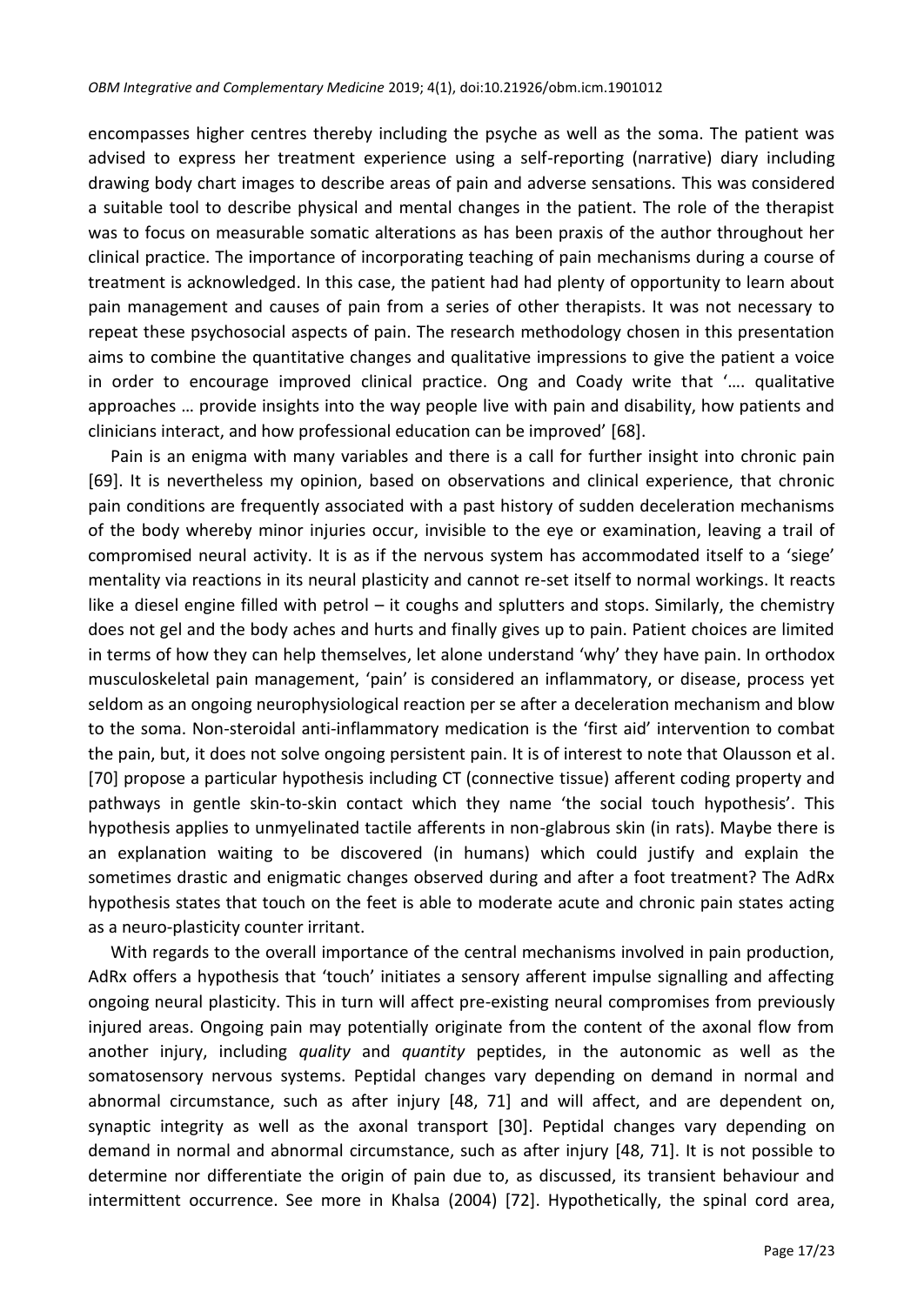medulla, autonomic chain and peripheral connections are all implicated to a greater or lesser degree in their role to conduct information and may be a source of pain. There is not one source of pain but a widespread effect and reaction in psychoneuroimmune (PNI) responses throughout, including in the autonomic nervous system chain which links closely to the limbic system [73]. Treede, Jensen, Campbell et al. call for more integrative research into the spinal segments that are part of pain-producing structures [74]. AdRx is known to have facilitated change in hyperalgesic and hypersensitive persons with persistent pain. It has been a first choice of treatment to reduce hypersensitivity and hyperalgesia in acute and chronic pain after whiplash including WAD. Once 'hypersensitivity' in tissues has been reduced, orthodox methods of physical therapies may be applied as necessary which hitherto have been impossible to implement due to the hyperalgesia of the tissue matrix [19].

AdRx intervention appears to have had a favourable effect on hypersensitive symptoms in the context of injury and WAD. Although Tina still suffers episodes of pain, they are less frequent and less severe. Pain no longer dominates her life and QoL has much improved. To date, the improvements have persisted beyond 18 months. Tina had tried various coping strategies during 3.5 years to overcome her dysfunctional existence. As per her body charts, she found that the AdRx treatment assisted in reducing her uncomfortable symptoms. Six months after her first treatment, hypersensitive areas had reduced in size and intensity. Ten months later, during which no treatment was carried out, minor low backache symptoms seem to have recurred but without interference to daily activities.

Tina experienced reduced neck pain after having had a sham treatment in the research project. This may be suggestive thinking like a placebo effect, i.e. a positive effect without a real neurological link. Placebo is a powerful usage of suggestive thinking in the treatment of pain. In a postal questionnaire of 100 members of the Association of Chartered Physiotherapists in Reflex Therapy (ACPIRT), it was considered by the majority of the respondents that 'placebo' played a 25% part in the outcome of the patient. In other words, the effect of the treatment played a 75% part in changes that could be observed and self-reported by the patient [75]. Does this support or negate the treatment philosophy, i.e. by stopping treatment, you stop incoming action potentials into the nervous system hence symptoms have a tendency to return albeit with lessened power and strength.

Hypermobility was a comorbidity in Tina's case. This has been found to be a common feature in individuals who do not recover fully from injury. The reason for this is not known but should be considered in cases of 'non-recovery'.

#### **5. Takeaway Message**

While AdRx remains an enigma, in terms of chronic pain and unresolved WAD, patients have responded well to a foot application regardless of the origin of their pain and chronicity of symptoms. After 20 years of clinical experience in using AdRx, it is not considered a fanciful notion but aims to convey the capacity for the neural plasticity to self-regulate. Chronicity leads to comorbidities and unfortunately, in some cases, to suicide [76]. We have to dare to rethink how pain is maintained with concomitant physiological responses in order to overcome the challenge of persistent pain. The world is desperate to find a way to combat chronic pain. This case report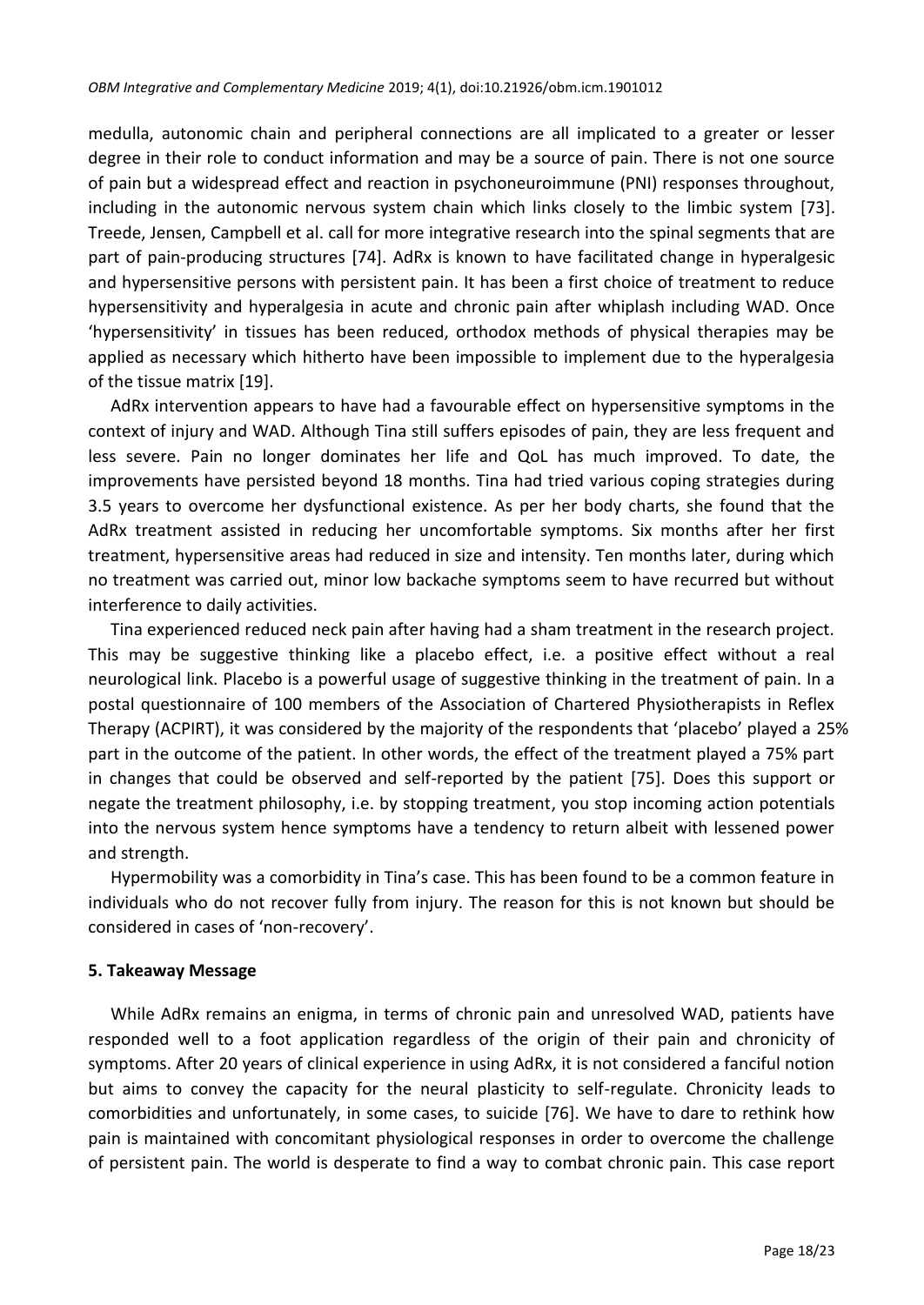aims to raise awareness of an alternative approach to chronic pain in WAD. It suggests a coherent interconnective neural signalling system which can be utilised to change pain behaviour.

### **Informed Consent**

Patient provided informed consent – yes.

### **Author Contributions**

Gunnel Berry did all the research work of this study.

### **Competing Interests**

The author runs courses in AdRx. A book is for sale on the AdRx website.

### **References**

- 1. Malanga G, Nadler S. Whiplash. Philadelphia: Hanley & Belfus; 2002.
- 2. Woby SR, Roach NK, Urmston M, Watson PJ. Outcome following a physiotherapist-led intervention for chronic back pain: The important role of cognitive processes. Physiotherapy. 2008; 94: 115-124.
- 3. Cooper K, Smith BH, Hancock E. Patient-centredness in physiotherapy from the perspective of chronic low back pain patient. Physiotherapy. 2008; 94: 244-252.
- 4. Samuel CA, Ebenezer IS. Exploratory study on the efficacy of reflexology for pain threshold and tolerance using an ice-pain experiment and sham TENS-control. Complement Ther Clin Pract. 2013; 19: 57-62.
- 5. Krirknakriengkrai S, Komar S, Hughes CM, McDonough SM. An experimental study on the effect of reflexology on the nervous system in healthy adults. Altern Ther Health Med. 2011; 17: 32-37.
- 6. Todman D. Whiplash injuries: A historical review. Int J Neur. 2017; 8: 1-6.
- 7. Spitzer WO, Skovron ML, Salmi LR, Cassidy JD, Duranceau J, Suissa S, et al. Scientific monograph of the quebec task force on whiplash-associated disorders: Redefining "whiplash" and its management. Spine. 1995; 20: 1S-73S.
- 8. Holm LW, Carroll LJ, Cassidy JD, Hogg-Johnson S, Côté P, Guzman J, et al. The burden and determinants of neck pain in whiplash-associated disorders after traffic collisions: Results of the bone and joint decade 2000-2010 task force on neck pain and its associated disorders. Spine. 2008; 33: S52-S59.
- 9. Moore A, Jackson A, Jordan J, Hammersley S, Hill J, Mercer C, et al. Clinical guidelines for physiotherapy management of whiplash associated disorder. Chartered Society of Physiotherapy; 2005.
- 10. Börsbo B, Peolsson M, Gerdle B. Catastrophizing, depression, and pain: Correlation with and influence on quality of life and health – A study of chronic whiplash-associated disorders. J Rehabil Med. 2008; 40: 562-569.
- 11. Crouch R, Whitewick R, Clancy M, Wright P, Thomas P. Whiplash associated disorder: Incidence and natural history over the first month for patients presenting to a UK emergency department. Emerg Med J. 2006; 23: 114-118.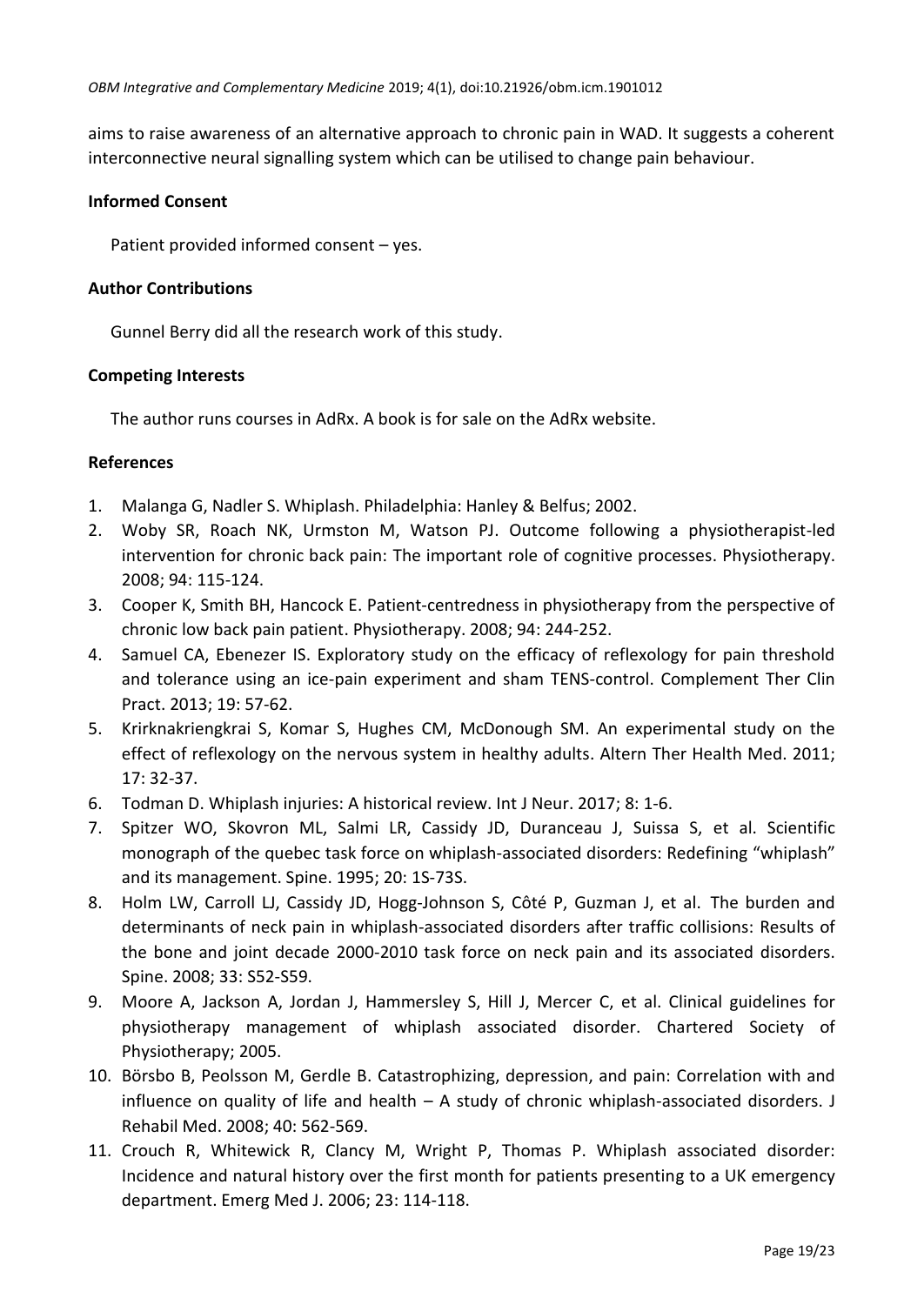- 12. Thacker M. Physiotherapy management of whiplash injuries: A review. In: Gifford L, editor. Topical Issues in Pain 1: Whiplash: Science and Management; 2013; 93-104.
- 13. Kidd B. The contribution of neurogenic plasticity to persistent neck pain: Implications for diagnosis and therapy. In Touch. 2010; 131.
- 14. Bogduk N. On cervical zygapophysial joint pain. Spine. 2011; 36: S194-199.
- 15. Michaleff ZA, Maher CG, Lin CW, Rebbeck T, Jull G, Latimer J, et al. Comprehensive physiotherapy exercise programme or advice for chronic whiplash (PROMISE): A pragmatic randomised controlled trial. Lancet. 2014; 384: 133-141.
- 16. Berry G. Adapted reflextherapy A treatment for spinal pain and whiplash injury. Focus Altern Complement Ther. 2007; 12: 7.
- 17. Berry G. Adapted reflextherapy in whiplash associated disorder. Congress Proceedings; Birmingham, UK; Chartered Society of Physiotherapy (CSP); 2006.
- 18. Berry G. Adapted reflextherapy in treatment of whiplash related injuries A case for adoption? 14th International World Physical Therapy Congress; 2003; Barcelona, Spain.
- 19. Berry G. Adapted reflextherapy: An approach to pain. Dorset: Honeybee Books; 2017.
- 20. Bayly D. Reflexology today. London: Thorsons Publishing; 1982.
- 21. Byers D. Better health with foot reflexology. 3rd ed. St Petersburg (FL): Ingham Publishing; 2006.
- 22. Ingham E. Stories the feet can tell thru' reflexology and Stories the feet have told thru' reflexology. 10th reprint. St Petersburg (FL): Ingham Publishing; 2005.
- 23. Issel C. Reflexology: Art, science and history. Sacramento (CA): New Frontier Publishing; 1996.
- 24. Lett A. Reflex zone therapy for health professionals. London: Churchill Livingstone; 2000.
- 25. Marquardt H. Reflexotherapy of the feet. Stuttgart-New York: Thieme Verlag; 2000.
- 26. O'Hara C. Core curriculum for reflexology. London: Douglas Barry Publications; 2006.
- 27. Stormer C. Reflexology. London: Hodder & Stoughton; 2004.
- 28. Hall H, Cook F. Audit of a GP practice based physiotherapy service, wiltshire and swindon healthcare NHS trust and Swindon & Marlborough NHS trust. Executive Summary; 2000.
- 29. Berry G. Adapted reflextherapy; Theory and practice to treat Musculo-Skeletal pain. In: Berhardt LV, editor, Adv Med Biol; 2018; 129.
- 30. Saab CY, Haynes BC. Remote neuroimmune signaling: A long-range mechanism of nociceptive network plasticity. Trends Neurosci. 2009; 32: 110-117.
- 31. Stephenson N, Dalton J. Using reflexology for pain management. J Holist Nurs. 2003; 21: 179- 191.
- 32. Mackereth P, Tiran D. Clinical reflexology A guide for health professionals. London: Churchill Livingstone; 2002.
- 33. Brown C, Lido C. Reflexology treatment for patients with lower limb amputation and phantom limb pain: An exploratory pilot study. Compl Ther Clin Prac. 2008; 14: 124-131.
- 34. McVicar AJ, Greenwood CR, Fewell F, D'Arcy V, Chandrasekharan S, Alldridge LC. Evaluation of anxiety, salivary cortisol and melatonin secretion following reflexology treatment: A pilot study in healthy individuals. Complement Ther Clin Pract. 2007; 13: 137-145.
- 35. Tiran D, Mackereth P. Clinical reflexology A guide for integrated practice. 2nd ed. Edinburgh: Churchill Livingstone Elsevier; 2011.
- 36. Poole H, Murphy P, Glenn S. Evaluating the efficacy of reflexology for the management of chronic low back pain. Focus Altern Complement Ther. 2010; Suppl1: 47.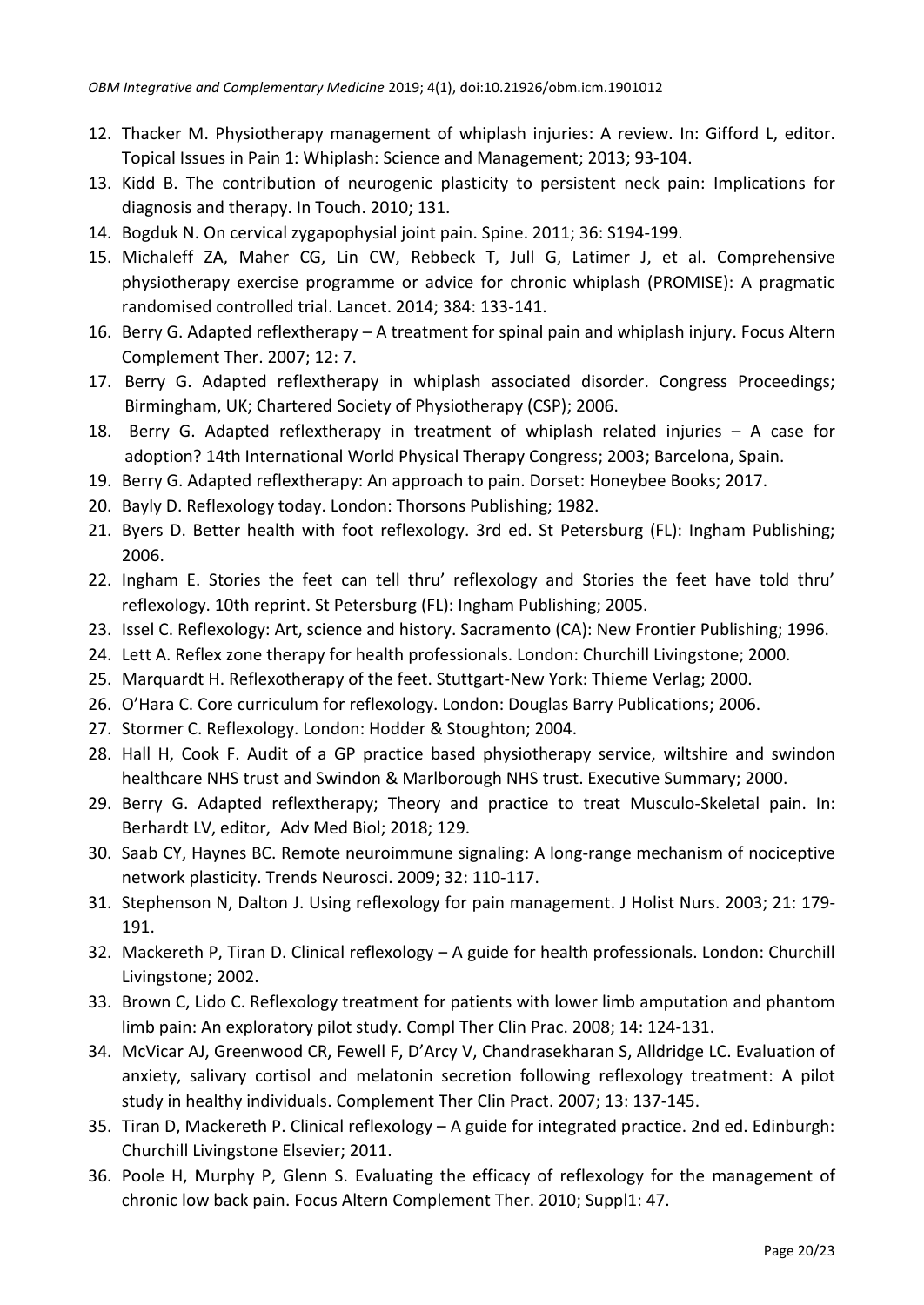- 37. White AR. Reflexology: Unchartered waters. Complement Ther Med. 2000; 8: 149.
- 38. White AR, Williamson J, Hart A, Ernst E. A blinded investigation into the accuracy of reflexology charts. Compl Thera Med. 2000; 8: 166-172.
- 39. Ernst E, Pittler M, Wider B. The desktop guide to complementary and alternative medicine. An evidence-based approach. 2nd ed. Philadelphia (PA): Mosby Elsevier; 2006.
- 40. Butler D, Moseley L. Explain Pain. Adelaide, Australia: NOI Group publications; 2003.
- 41. Guez M, Hildingson C, Rosengren L, Karlsson K, Toolanen G. Nervous tissue damage markers in cerebrospinal fluid after cervical spine injuries and whiplash trauma. J Neurotrauma. 2003; 20: 853-858.
- 42. Berry G. Whiplash: Risk factors, management and long-term effects. In: Berhardt LV, editor. Advances in Medicine and Biology. NOVA publication; 2017; 122.
- 43. Khalsa PS, Zhang C, Qin YX. Encoding of location and intensity of noxious indentation into rat skin by spatial populations of cutaneous mechano-nociceptors. J Neurophysiol. 2000; 83: 3049-3061.
- 44. St John R. Metamorphosis A textbook on prenatal therapy. Winchester: Robert St John Publisher; 1996.
- 45. Gillanders A. The ancient answers to modern ailments, 6th ed. United Kingdom: J.W. Arrowsmith Ltd; 2002.
- 46. Dougans I. Reflexology and the 5 elements and their 12 meridians A unique approach. London: Harper Collins; 2005.
- 47. Fitzgerald WF, Bowers EF. Zone therapy or relieving pain at Home. Columbus, Ohio; 1917.
- 48. Greening J. Minor nerve injury: An under-estimated source of pain. In Touch. 2001; 96: 7-12.
- 49. Treves KF. Understanding people with chronic pain following whiplash: A psychological perspective. Topical Issues in Pain, eds. Louis Gifford. Falmouth, Adelaide: NOI-press; 1999.
- 50. McCrory PR. Whiplash-related headache. Whiplash, eds Gerard Malanga & Scott Nadler, Chap 8. Philadelphia: Hanley & Belfus; 2002.
- 51. Stemper BD, Corner BD. Morphology and whiplash injuries. Whiplash Injury, eds Helge Kasch, Dennis Turk, Troels Jensen, Wolters Kluwer. Philadelphia; 2016.
- 52. Sterling M. Differential development of sensory hypersensitivity and a measure of spinal cord hyperexcitability following whiplash. Pain. 2010; 150: 501-506.
- 53. Paget L, White P. An exploration study in to Adapted Reflextherapy as a treatment for chronic neck pain: A randomised controlled pilot study. Southampton University; 2014.
- 54. Hypermobility Syndromes Association. [Internet] April, 2018.
- 55. Petty N, Moore A. Neuromusculoskeletal examination and assessment. A Handbook for Therapists. London: Churchill Livingstone; 2002.
- 56. Taylor J, Twomey L. Whiplash injury and neck sprain: A review of their prevalence, mechanism, risk factors and pathology. Crit Rev Phys Rehabil Med. 2005; 17: 285-299.
- 57. Curatolo M, Petersen-Felix S, Arendt-Nielsen L, Giani C, Zbinden A, Radanov B. Central hypersensitivity in chronic pain after whiplash. Clin J Pain. 2001; 17: 306-315.
- 58. Sterling M, Jull G, Vicenzino B, Kenardy J. Sensory hypersensitivity occurs soon after whiplash injury and is associated with poor recovery. Pain. 2003; 104: 509-517.
- 59. Wall C, Glenn S, Mitchinson S, Poole H. Using a reflective diary to develop bracketing skills during a phenomenological investigation. Nurse Res. 2004; 11: 20-29.
- 60. Butler D. The sensitive nervous system. Adelaide: NoiGroup Publications; 2000.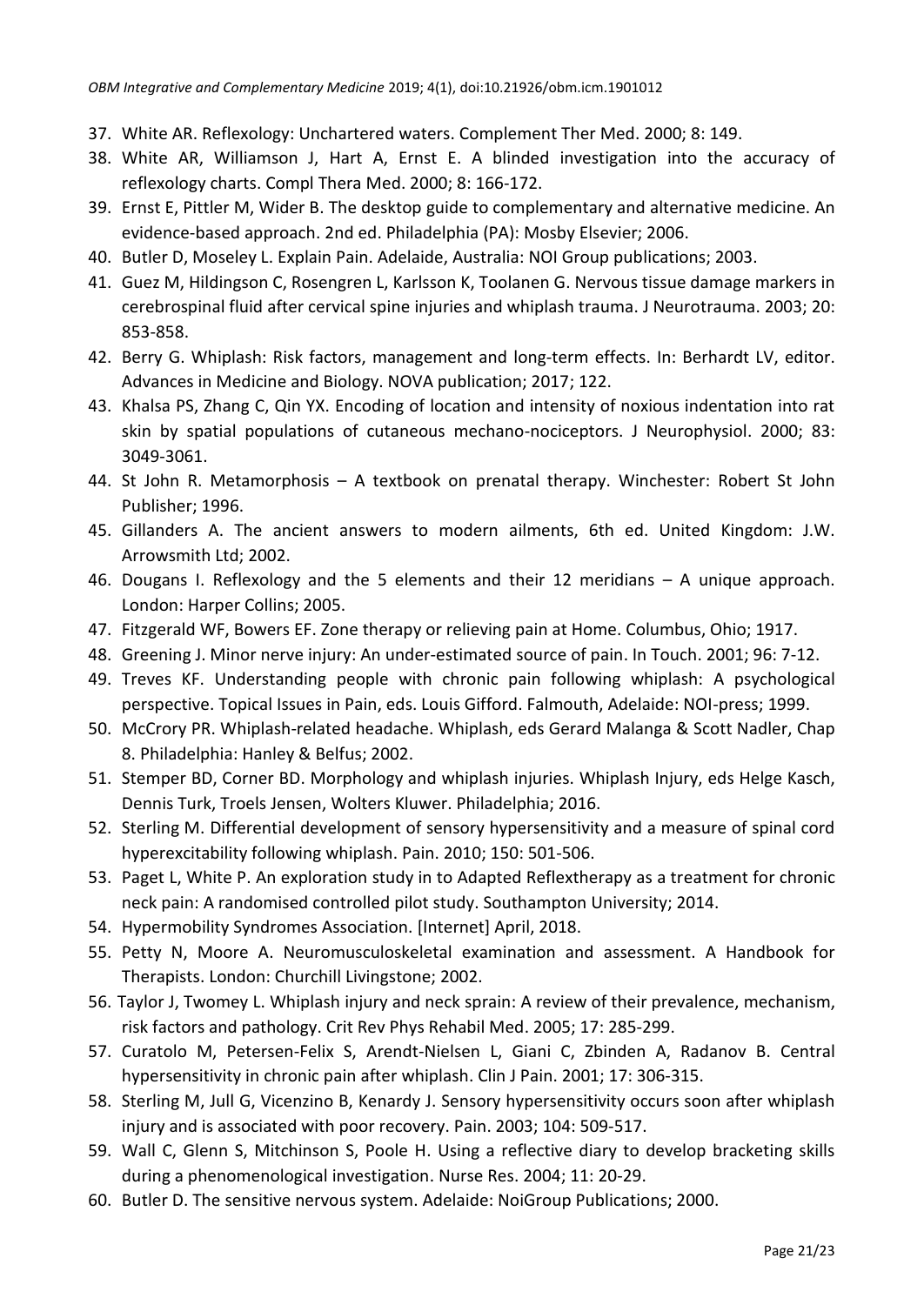- 61. Yeung E, Jones M, Hall B. The response to the slump test in a group of female patients. Aust Physiother. 1997; 43: 245-252.
- 62. Huskisson EC. Measurement of pain. Lancet. 1974; 2: 1127-1131.
- 63. Kahl C, Cleland JA. Visual analogue scale, numeric pain rating scale and the McGill Pain Questionnaire: An overview of psychometric properties. Phys Ther Rev. 2005; 10: 123-128.
- 64. Carlsson AM. Assessment of chronic pain. Aspects of the reliability and validity of the visual analogue scale. Pain. 1983; 1: 87-101.
- 65. Boobstra AM, Schiphorst Preuper HR, Reneman MF, Posthumus JB, Stewart RE. Reliability and validity of the visual analogue scale for disability in patients with chronic musculoskeletal pain. Int J Rehabil Res. 2008; 31: 165-169.
- 66. Nijs J, Torres-Cueco R, van Wilgen P, Girbes E, Struyf F, Roussel N, et al. Applying modern pain neuroscience in clinical practice: Criteria for the classification of central sensitization pain. Pain Physician. 2014; 17:447-457.
- 67. Soderlund A, Lindberg P. Long-term functional and psychological problems in whiplash associated disorders. Int J Rehabil Res. 1999; 22: 77-84.
- 68. Ong BN, Coady DA. Qualitative Research: Its relevance and use in musculo-skeletal medicine. Topic Rev. 2006; 9: 1-8.
- 69. Costigan M, Scholz J, Woolf CJ. Neuropathic pain: A maladaptive response of the nervous system to damage. Annu Rev Neurosci. 2009; 32: 1-32.
- 70. Olausson H, Wessberg J, Morrison I, McGlone F, Vallbo A. The neurophysiology of the unmyelinated tactile afferents. Neurosci Biobehav Res. 2010; 34: 185-191.
- 71. Eliav E, Herzberg U, Ruda M, Bennett G. Neuropathic pain from an experimental neuritis of the rat sciatic nerve. Pain. 1999; 83: 169-182.
- 72. Khalsa P. Biomechanics of musculoskeletal pain: Dynamics of the neuromatrix. J Electromyogr Kinesiol. 2004; 14: 109-120.
- 73. Alford L. Psychoneuroimmunology for physiotherapists. Physiotherapy. 2006; 92: 187–191.
- 74. Treede RD, Jensen T, Campbell JN, Cruccu G, Dostrovsky JO, Griffin JW, et al. Neuropathic pain – Re-definition and a grading system for clinical research purposes. Neurol. 2008; 29: 1630- 1635.
- 75. Berry G, Svarovska B. Report on a membership audit of the Association of Chartered Physiotherapists in Reflex Therapy (ACPIRT). Complement Ther Clin Pract. 2014; 20: 172-177.
- 76. Kindy K, Keating D. A handy, and deadly, combination of medications. The Washington Post; Thursday September 1, 2016.